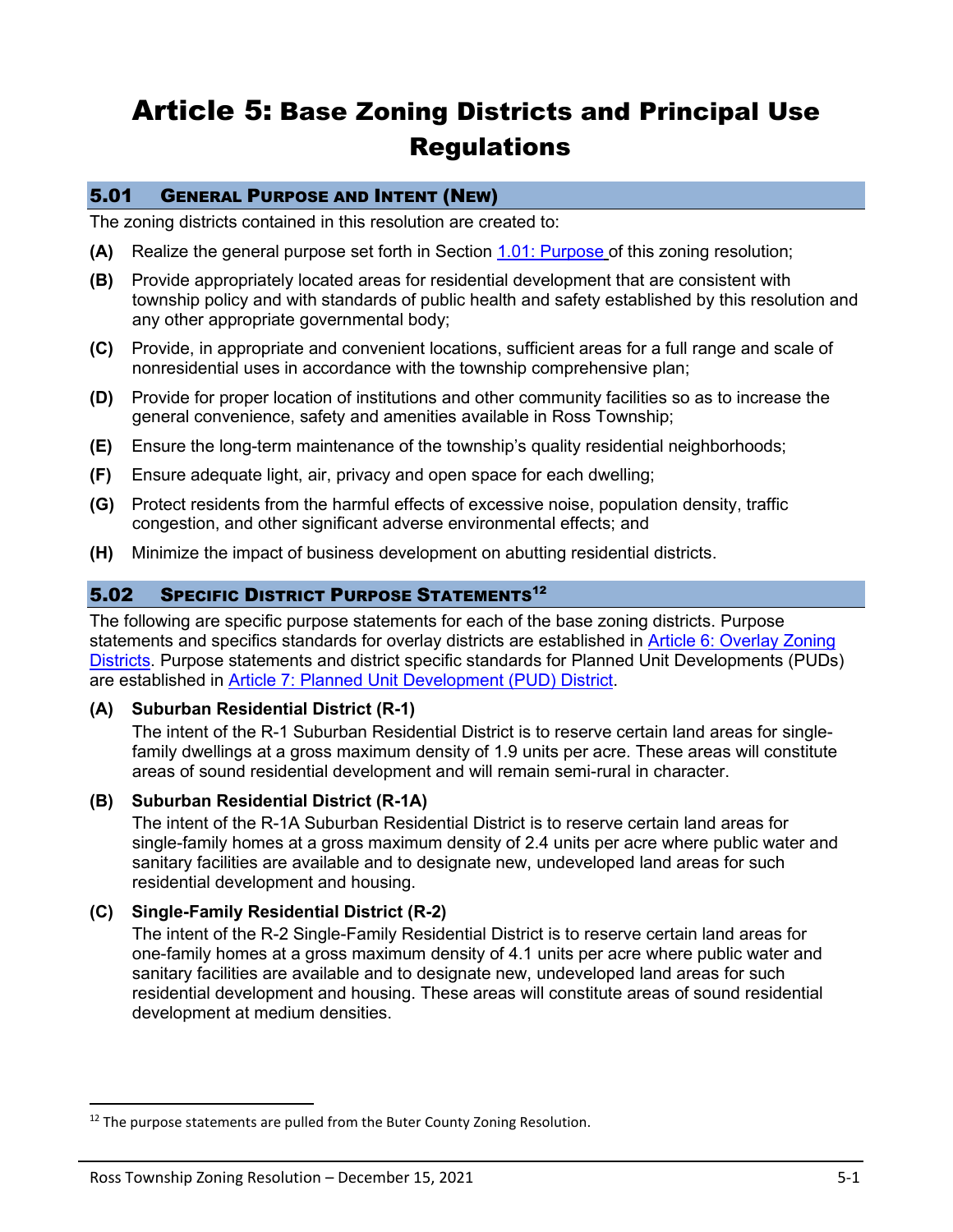# **(D) One- and Two-Family Residential District (R-3)**

The intent of the R-3 One- and Two-Family Residential District is to reserve certain land areas for single-family or two-family dwellings, or a mixture there of at a gross maximum density of 6.3 dwelling units per acre where public water and sanitary facilities are available and to designate new, undeveloped land areas for such residential development and housing. These areas will constitute areas of sound residential development at medium densities.

# **(E) Multi-Family Residential (R-4)**

The intent of the R-4 Multiple-Family Residential District is to reserve certain land areas for multiple-family residential development as well as mixture of housing with a variety of housing units within individual districts. These areas will constitute areas of sound residential development at medium-high densities.

### **(F) Neighborhood Business District (B-1)**

The intent of the B-1 Neighborhood Business District is to allow for small-scale retail commercial, office, and similar uses that are designed to meet the daily needs of local residents. Uses are typically located on small lots in close proximity to residential areas and may serve as a transition between more intense business and manufacturing districts and nearby residential districts.

# **(G) Community Business District (B-2)**

The intent of the B-2 Community Business District is to provide for areas of the township that can be used for general business uses that cater to both local residents as well as the regional market. This district is designed to accommodate more intense business uses than the B-1 District provided there is sufficient site design to minimize traffic and other impacts of largerscale commercial uses.

# **(H) General Business District Business District (B-3)**

The intent of the B-3 General Business District is to provide for areas of the township that can be used for general business uses that cater to both local residents as well as the regional market. This district is designed to accommodate more intense business uses than the B-1 District and B-2 provided there is sufficient site design to minimize traffic and other impacts of larger-scale commercial uses.

### **(I) Office District (B-4)**

The intent of the B-4 Office District is to provide space for office development and research facilities. It is also intended to provide space for appropriate small-scale office uses in areas where a transition between residential uses and other more intensive uses is necessary. The limited number of uses permitted in this district is designed to allow the township to designate areas of transition which are compatible with residential uses and areas which can accommodate larger employment centers without congestion. Large scale office districts should be in clustered, open settings with adequate access to a primary thoroughfare.

# **(J) Light Industrial District (M-1)**

The intent of the M-1 Light Industrial District is to reserve certain land areas for industrial development, wholesaling, and warehousing uses, and limited commercial use, which will not adversely affect their surroundings, in locations which can be served by the necessary utilities and have good road access.

# **(K) Agricultural District (A-1)**

The intent of the A-1 Agricultural District is to reserve land exclusively for agricultural cultivation, very low-density residential development and other activities that are basically rural in character.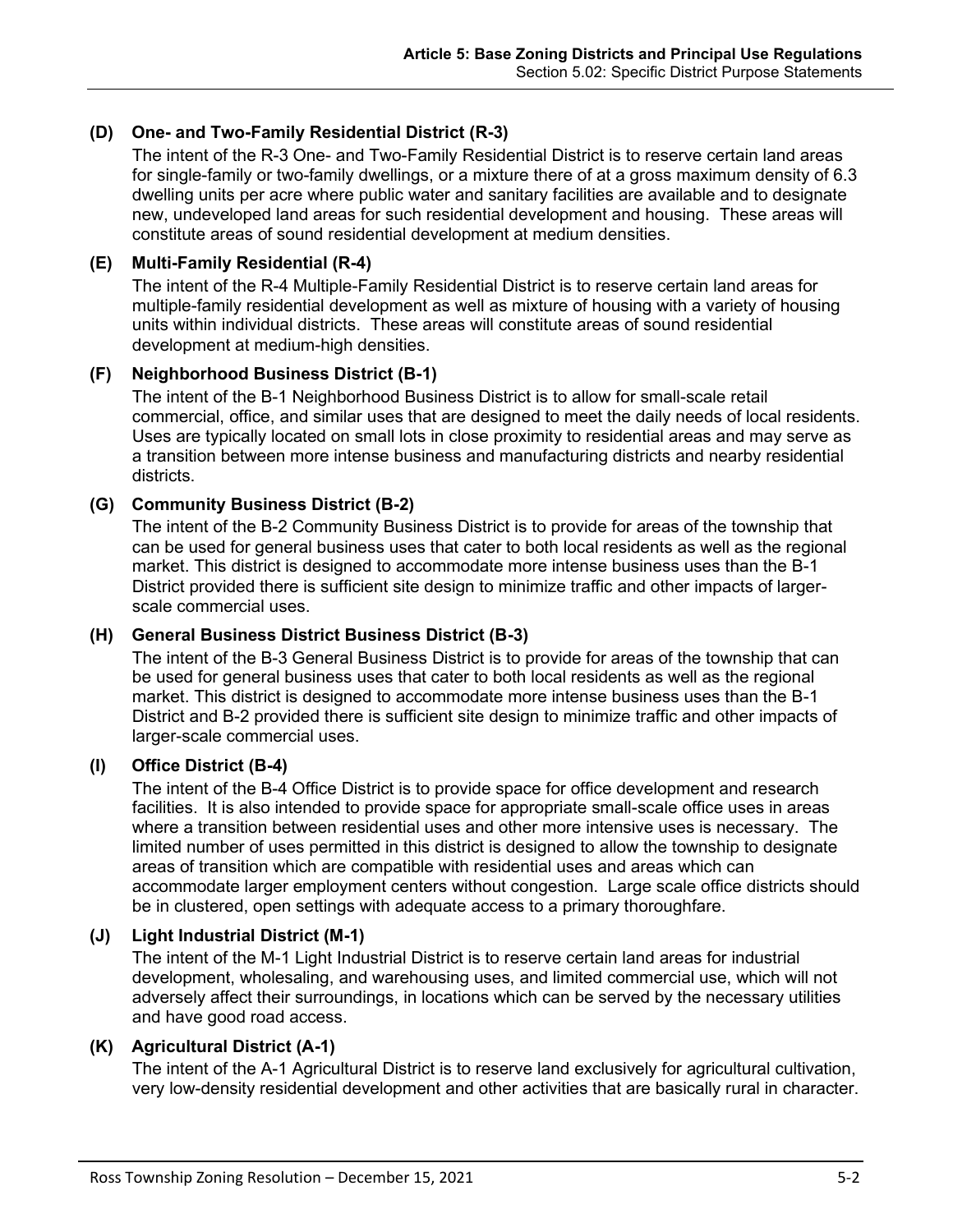# **(L) Floodplain District (F-1)**

The intent of the F-1 Flood Plain District is to protect storm water channels so they can carry abnormal flows of water in time of high water and flooding; to prevent encroachment into those areas in which development will materially obstruct the flow of flood water, thereby increasing the magnitude of the flooding; and to prevent the loss of life and excessive property damage in the areas of greatest flood hazard, as specified in the FEMA regulations and herein.

# 5.03 PERMITTED USES

### **(A) General Use Regulations**

### **(1) Number of Principal Buildings and Uses**

- **(a)** Unless otherwise specifically stated, only one principal building or use shall be permitted on any lot in a residential zoning district.
- **(b)** Wherever an agricultural use is exempt from these regulations or permitted in accordance with this resolution, a single-family dwelling may be located on the same lot but shall not be exempt from this zoning resolution.
- **(c)** Multiple principal buildings may be permitted in the nonresidential zoning districts if the lot is sufficient in size to conform to all the use, area, height, parking, and other requirements of this resolution.
- **(d)** Multiple principal uses may be permitted within a single principal building within the nonresidential zoning districts.
- **(e)** Multiple principal uses may be permitted on individual lots in a planned unit development district if approved in accordance with Article 7: Planned Unit Development (PUD) District.

# **(2) Enclosed Building**

- **(a)** Unless otherwise stated in the name of the use (e.g., outdoors), by definition, or within the use-specific standards, all principal uses shall be required to take place in a fully enclosed building.
- **(b)** Wireless telecommunication facilities and mining and extraction are exempt from this requirement.

# **(3) Prohibited Activities**

- **(a)** No activities shall be permitted or authorized to be established which, when conducted in compliance with the provisions of this resolution, are or may become hazardous, noxious, or offensive due to the emission of odor, light, dust, smoke, cinders, gas, fumes, noise, vibrations, electrical interference, refuse matters, or water-carried wastes.
- **(b)** Any action to abate a nuisance shall be administered by the Board of Trustees or Zoning Inspector in accordance with applicable laws.
- **(c)** Marijuana dispensaries are specifically prohibited in Ross Township.

# **(B) Permitted Use Table Summary**

[Table 5-1](#page-4-0) sets forth the uses allowed within all zoning districts except planned development districts (See Article 7: Planned Unit Development (PUD) District.). The abbreviations used in the table are described as follows:

# **(1) Permitted Uses**

**(a)** A "P" in a cell indicates that a use is allowed by-right in the respective zoning district. Permitted uses are subject to all other applicable regulations of this resolution.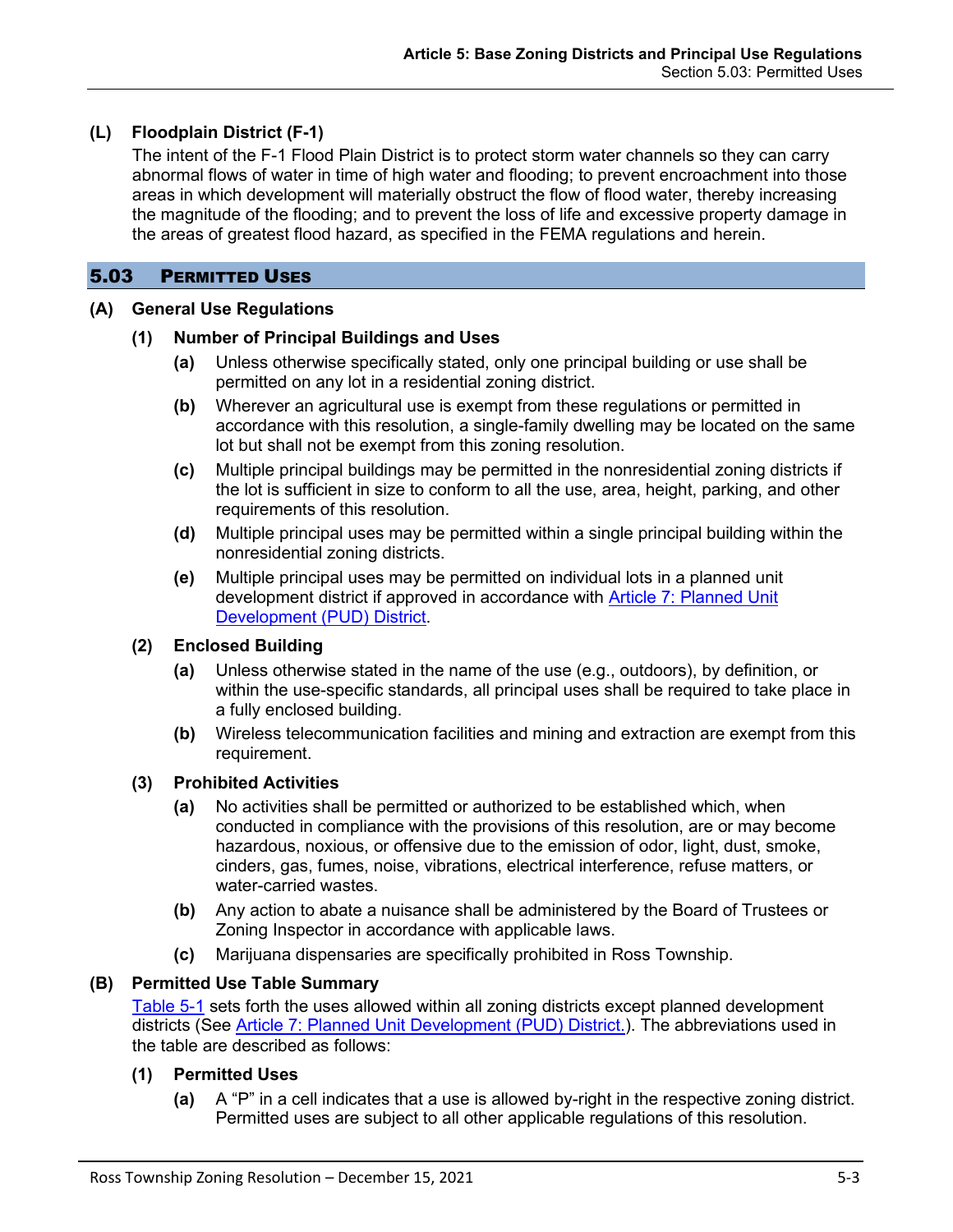**(b)** Permitted uses are approved administratively by the Zoning Inspector through the zoning certificate procedure.

# **(2) Permitted Uses with Standards**

- **(a)** A "PS" in a cell indicates that a use category is allowed by-right in the respective zoning district if it meets the additional standards set forth in the last column of Table [5-1.](#page-4-0) Permitted uses with standards are subject to all other applicable regulations of this resolution.
- **(b)** Uses permitted with standards under this category are approved administratively by the Zoning Inspector through the zoning certificate procedure.

### **(3) Conditional Uses**

- **(a)** A "C" in a cell indicates that a use may be permitted if approved through the conditional use review. Conditional uses may be subject to use-specific standards as identified in the last column of [Table 5-1.](#page-4-0)
- **(b)** Conditional uses are subject to all other applicable regulations of this resolution.
- **(c)** The existence of additional use-specific standards in this resolution shall not be implied to be the only standards the use is required to meet. Any use that is permitted as a conditional use shall be subject to the general review criteria for conditional uses in Section 3.06(C): Conditional Use Review Criteria.

### **(4) Prohibited Uses**

A blank and/or shaded cell indicates that a use is prohibited in the respective zoning district.

### **(5) Numerical References**

The numbers contained in the "Use-Specific Standards" column are references to additional standards and requirements that apply to the use type listed. Standards referenced in the "Use-Specific Standards" column apply in all zoning districts unless otherwise expressly stated.

### **(6) Unlisted Uses**

If an application is submitted for a use that the Zoning Inspector determines is not defined or established in [Table 5-1,](#page-4-0) the applicant may choose to take one of the following actions:

- **(a)** The applicant may appeal the determination of the Zoning Inspector to the BZA pursuant to Section 3.07: Appeals;
- **(b)** The applicant may submit an application for a zoning text amendment to include the proposed use and applicable standards pursuant to Section 3.05: Zoning Text or Map Amendment; or
- **(c)** The applicant may present their case to the Zoning Commission and/or Board of Trustees to request that the township initiate a text amendment to address the proposed use and applicable standards.

# **(C) Permitted Use Table**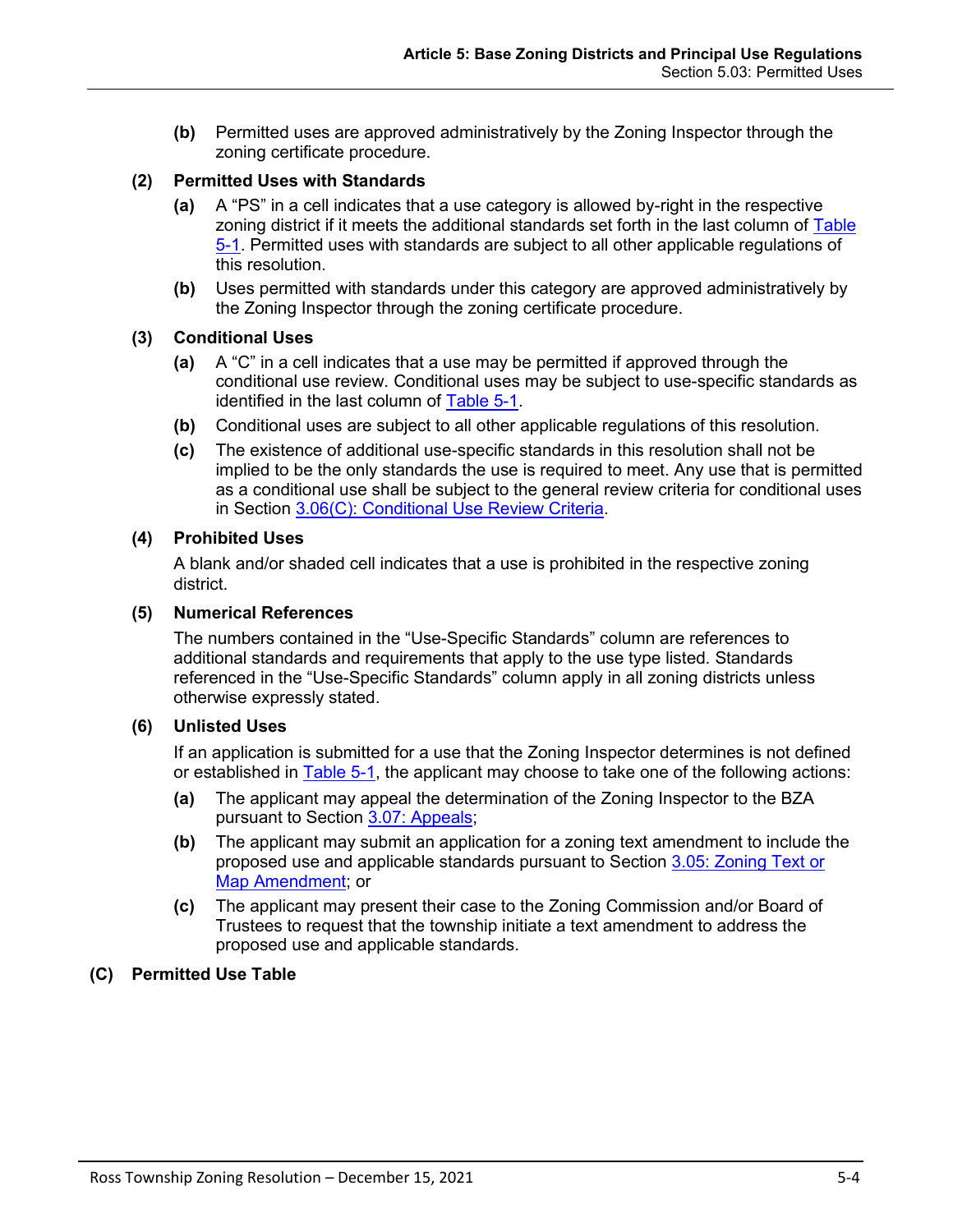<span id="page-4-0"></span>

| <b>TABLE 5-1: PERMITTED USE TABLE</b>                                                                                                      |                                     |                |                |                |                |                                       |                |              |              |              |                |           |                                                         |
|--------------------------------------------------------------------------------------------------------------------------------------------|-------------------------------------|----------------|----------------|----------------|----------------|---------------------------------------|----------------|--------------|--------------|--------------|----------------|-----------|---------------------------------------------------------|
| <b>Permitted Uses</b><br>$P = Permitted Use$<br>PS = Permitted Use with Standards<br>C = Conditional Use<br><b>Blank Cell = Prohibited</b> | $\overline{A}$                      | R <sub>1</sub> | $R-1A$         | $R-2$          | $R-3$          | $R - 4$                               | $\overline{5}$ | $B-2$        | $B-3$        | $B-4$        | $\overline{2}$ | 군         | <b>Use-Specific</b><br><b>Standards</b><br>See Section: |
| <b>Agricultural Use Classification</b>                                                                                                     |                                     |                |                |                |                |                                       |                |              |              |              |                |           |                                                         |
| Agricultural Uses on Lots of<br><b>Greater than Five Acres</b>                                                                             | Exempt pursuant to Section 3.02(A). |                |                |                |                |                                       |                |              |              |              |                |           |                                                         |
| Agricultural Uses on Lots of<br>Five Acres or Less                                                                                         | <b>PS</b>                           | <b>PS</b>      | <b>PS</b>      | <b>PS</b>      | <b>PS</b>      | <b>PS</b>                             | <b>PS</b>      | <b>PS</b>    | <b>PS</b>    | <b>PS</b>    | <b>PS</b>      | <b>PS</b> | 5.04(A)(1)                                              |
| Nurseries or Greenhouses                                                                                                                   | <b>PS</b>                           |                |                |                |                |                                       |                |              | P            |              |                |           | 5.04(A)(2)                                              |
|                                                                                                                                            |                                     |                |                |                |                | <b>Residential Use Classification</b> |                |              |              |              |                |           |                                                         |
| <b>Bed and Breakfast</b><br>Establishments                                                                                                 | $\mathsf{C}$                        |                |                |                |                |                                       | $\mathsf{C}$   |              |              |              |                |           | 5.04(B)(1)                                              |
| Dwellings, Multi-Family                                                                                                                    |                                     |                |                |                |                | P                                     |                |              |              |              |                |           |                                                         |
| Dwellings, Single-Family                                                                                                                   | P                                   | P              | P              | P              | P              | P                                     |                |              |              |              |                |           |                                                         |
| Dwellings, Two-Family                                                                                                                      |                                     |                |                |                | P              | P                                     |                |              |              |              |                |           |                                                         |
| <b>Permanently Sited</b><br>Manufactured Housing                                                                                           | <b>PS</b>                           | <b>PS</b>      | <b>PS</b>      | <b>PS</b>      | <b>PS</b>      | <b>PS</b>                             |                |              |              |              |                |           | 5.04(B)(2)                                              |
| Residential Facilities <sup>13</sup>                                                                                                       | <b>PS</b>                           | <b>PS</b>      | <b>PS</b>      | <b>PS</b>      | <b>PS</b>      | <b>PS</b>                             |                |              |              |              |                |           | 5.04(B)(3)                                              |
| Skilled Nursing or Personal<br>Care Facilities <sup>14</sup>                                                                               |                                     |                |                |                | $\mathbf C$    | $\mathbf C$                           | $\mathsf{C}$   | <b>PS</b>    | <b>PS</b>    | $\mathsf{C}$ |                |           | 5.04(B)(4)                                              |
| <b>Public and Institutional Use Classification</b>                                                                                         |                                     |                |                |                |                |                                       |                |              |              |              |                |           |                                                         |
| Active Parks and Recreation                                                                                                                | $\mathsf{C}$                        | $\mathsf{C}$   | С              | C              | $\mathsf{C}$   | C                                     | $\mathsf{C}$   | $\mathsf{C}$ | $\mathsf{C}$ | $\mathsf{C}$ | C              | С         | 5.04(C)(1)                                              |
| Cemeteries                                                                                                                                 | $\mathsf{C}$                        | $\overline{C}$ | $\overline{C}$ | $\overline{C}$ | $\mathbf C$    | $\mathsf{C}$                          |                |              |              |              |                |           | 5.04(C)(2)                                              |
| Churches and Places of<br>Worship                                                                                                          | <b>PS</b>                           | <b>PS</b>      | <b>PS</b>      | <b>PS</b>      | PS             | <b>PS</b>                             | <b>PS</b>      | <b>PS</b>    | <b>PS</b>    | <b>PS</b>    | <b>PS</b>      |           | 5.04(C)(3)                                              |
| <b>Community Centers</b>                                                                                                                   | $\mathsf{C}$                        | $\mathsf{C}$   | $\mathbf C$    | $\mathbf C$    | $\mathsf{C}$   | $\mathbf C$                           |                |              |              |              |                |           |                                                         |
| <b>Cultural Institutions</b>                                                                                                               | $\mathsf{C}$                        | $\overline{C}$ | $\overline{C}$ | $\overline{C}$ | $\overline{C}$ | $\overline{C}$                        | P              | P            | P            | $\mathsf{C}$ |                |           |                                                         |
| <b>Educational Facilities (Primary</b><br>and Secondary)                                                                                   | $\overline{C}$                      | $\mathbf C$    | $\mathsf{C}$   | $\mathbf C$    | $\mathsf{C}$   | $\mathbf C$                           | P              | P            | P            | P            |                |           |                                                         |
| <b>Educational Facilities, Higher</b>                                                                                                      |                                     |                |                |                |                |                                       | P              | P            | P            | P            | P              |           |                                                         |
| Government Offices and<br><b>Buildings</b>                                                                                                 | $\mathsf{C}$                        | $\mathbf C$    | $\mathbf C$    | $\mathsf{C}$   | $\mathbf C$    | $\mathbf C$                           | P              | P            | P            | P            | P              |           |                                                         |
| Hospitals                                                                                                                                  |                                     |                |                |                |                |                                       | <b>PS</b>      | <b>PS</b>    | <b>PS</b>    | <b>PS</b>    |                |           | 5.04(C)(4)                                              |
| Passive Parks, Recreation, and<br>Open Space                                                                                               | P.                                  | P.             | P.             | P.             | P.             | P.                                    | $\mathsf{P}$   | P            | P.           | P.           | Р.             | P         |                                                         |
| Quasi-Public, Fraternal, or<br><b>Service Facilities</b>                                                                                   |                                     |                |                |                |                |                                       | <b>PS</b>      | <b>PS</b>    | <b>PS</b>    | <b>PS</b>    |                |           | 5.04(C)(3)                                              |
| <b>Commercial and Office Use Classification</b>                                                                                            |                                     |                |                |                |                |                                       |                |              |              |              |                |           |                                                         |
| <b>Adult Entertainment</b><br>Establishments <sup>15</sup>                                                                                 |                                     |                |                |                |                |                                       |                |              | $\mathbf C$  |              | $\mathsf{C}$   |           | 5.04(D)(1)                                              |
| Assembly Halls and<br><b>Conference Centers</b>                                                                                            |                                     |                |                |                |                |                                       |                | P            | P            | $\mathsf{C}$ |                |           |                                                         |
| Automotive Service and Repair<br>(Major)                                                                                                   |                                     |                |                |                |                |                                       |                | C            | $\mathbf C$  |              | <b>PS</b>      |           | 5.04(D)(2)                                              |

<sup>&</sup>lt;sup>13</sup> This is a term that the State of Ohio uses for certain types of group homes that have to be allowed where residential uses are permitted.

<sup>&</sup>lt;sup>14</sup> This is a term that replaces nursing homes with definitions tied to the ORC.

<sup>&</sup>lt;sup>15</sup> Adult entertainment establishments (sexually-oriented businesses) are a use that is protected by the First Amendment (freedom of expression) and has to be accommodated with all communities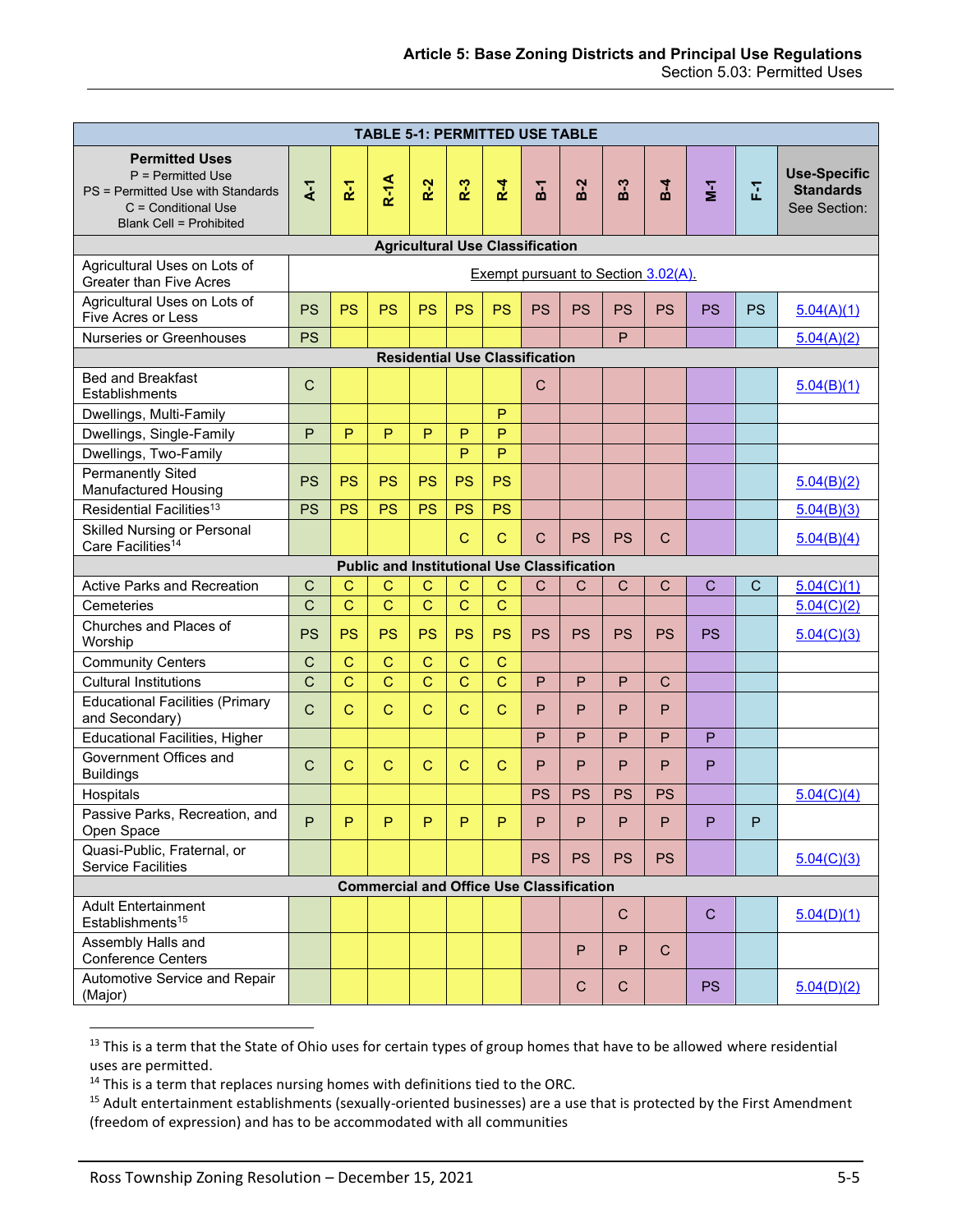| <b>TABLE 5-1: PERMITTED USE TABLE</b>                                                                                                    |                   |                         |             |             |             |             |                |              |              |           |                   |              |                                                         |
|------------------------------------------------------------------------------------------------------------------------------------------|-------------------|-------------------------|-------------|-------------|-------------|-------------|----------------|--------------|--------------|-----------|-------------------|--------------|---------------------------------------------------------|
| <b>Permitted Uses</b><br>P = Permitted Use<br>PS = Permitted Use with Standards<br>C = Conditional Use<br><b>Blank Cell = Prohibited</b> | $\overline{A}$ -1 | $\tilde{\mathbf{R}}$ -1 | $R-1A$      | $R-2$       | $R-3$       | $R-4$       | $\overline{5}$ | $B-2$        | $B-3$        | $B-4$     | $\mathbf{\Sigma}$ | 훈            | <b>Use-Specific</b><br><b>Standards</b><br>See Section: |
| Automotive Service and Repair<br>(Minor)                                                                                                 |                   |                         |             |             |             |             | C              | <b>PS</b>    | PS           |           | PS.               |              | 5.04(D)(3)                                              |
| <b>Banks and Financial Institutions</b>                                                                                                  |                   |                         |             |             |             |             | P              | P            | P            | P         |                   |              |                                                         |
| <b>Commercial Entertainment or</b><br>Recreation (Indoors)                                                                               |                   |                         |             |             |             |             | P              | P            | P            |           | P                 |              |                                                         |
| <b>Commercial Entertainment or</b><br>Recreation (Outdoors)                                                                              |                   |                         |             |             |             |             |                | $\mathsf{C}$ | $\mathsf{C}$ |           |                   | <b>PS</b>    | 5.04(D)(4)                                              |
| Day Care Centers (Adult or<br>Child)                                                                                                     |                   |                         |             |             |             |             | <b>PS</b>      | <b>PS</b>    | <b>PS</b>    | <b>PS</b> |                   |              | 5.04(D)(5)                                              |
| <b>Fuel Stations</b>                                                                                                                     |                   |                         |             |             |             |             | <b>PS</b>      | <b>PS</b>    | <b>PS</b>    |           |                   |              | 5.04(D)(3)                                              |
| <b>Funeral Homes or Mortuaries</b>                                                                                                       |                   |                         |             |             |             |             | <b>PS</b>      | <b>PS</b>    | <b>PS</b>    | <b>PS</b> | <b>PS</b>         |              | 5.04(D)(6)                                              |
| General Offices (Administrative,<br>Professional, Business)                                                                              |                   |                         |             |             |             |             | P              | P            | P            | P         | P                 |              |                                                         |
| <b>Hotels and Motels</b>                                                                                                                 |                   |                         |             |             |             |             |                | $\mathsf{C}$ | $\mathsf{C}$ |           |                   |              |                                                         |
| Kennels, Animal Training, and<br><b>Animal Day Cares</b>                                                                                 | $\mathsf{C}$      |                         |             |             |             |             |                |              | $\mathsf{C}$ |           |                   |              | 5.04(D)(7)                                              |
| Medical and Dental Offices or<br><b>Clinics</b>                                                                                          |                   |                         |             |             |             |             | P              | P            | P            | P         |                   |              |                                                         |
| Microbrewery, Microdistillery, or<br>Microwinery                                                                                         |                   |                         |             |             |             |             | <b>PS</b>      | <b>PS</b>    | <b>PS</b>    |           | <b>PS</b>         |              | 5.04(D)(8)                                              |
| <b>Personal Service</b><br>Establishments                                                                                                |                   |                         |             |             |             |             | P              | P            | P            | P         |                   |              |                                                         |
| <b>Restaurants and Taverns</b>                                                                                                           |                   |                         |             |             |             |             | P              | P            | P            |           |                   |              |                                                         |
| <b>Retail and Service Commercial</b><br>Uses                                                                                             |                   |                         |             |             |             |             | P              | P            | P            |           |                   |              |                                                         |
| <b>Theaters</b>                                                                                                                          |                   |                         |             |             |             |             |                | P            | P            |           |                   |              |                                                         |
| Vehicle Sales and Leasing                                                                                                                |                   |                         |             |             |             |             |                | <b>PS</b>    | <b>PS</b>    |           |                   |              | 5.04(D)(9)                                              |
| Vehicle Washing<br>Establishments                                                                                                        |                   |                         |             |             |             |             |                | P            | P            |           |                   |              |                                                         |
| Veterinarian Offices, Animal<br>Hospitals, and Animal<br>Grooming (No Boarding)                                                          | C                 |                         |             |             |             |             | <b>PS</b>      | <b>PS</b>    | <b>PS</b>    | <b>PS</b> |                   |              | 5.04(D)(10)                                             |
| <b>Industrial Use Classification</b>                                                                                                     |                   |                         |             |             |             |             |                |              |              |           |                   |              |                                                         |
| <b>Industrial Service Uses</b>                                                                                                           |                   |                         |             |             |             |             |                |              |              |           | <b>PS</b>         |              | 5.04(E)(1)                                              |
| <b>Light Industrial Uses</b>                                                                                                             |                   |                         |             |             |             |             |                |              |              |           | <b>PS</b>         |              | 5.04(E)(1)                                              |
| Research and Development<br>Facilities                                                                                                   |                   |                         |             |             |             |             |                |              | <b>PS</b>    | <b>PS</b> | <b>PS</b>         |              | 5.04(E)(2)                                              |
| Self-Storage Facilities                                                                                                                  |                   |                         |             |             |             |             |                |              | <b>PS</b>    |           | <b>PS</b>         |              | 5.04(E)(3)                                              |
| Warehouses                                                                                                                               |                   |                         |             |             |             |             |                |              |              |           | $\mathsf{P}$      |              |                                                         |
| <b>Wholesale Businesses</b>                                                                                                              |                   |                         |             |             |             |             |                |              |              |           | P                 |              |                                                         |
| <b>Miscellaneous Use Classification</b>                                                                                                  |                   |                         |             |             |             |             |                |              |              |           |                   |              |                                                         |
| <b>Essential Services</b>                                                                                                                | $\mathsf{P}$      | P                       | P           | P           | P           | P           | $\mathsf{P}$   | $\mathsf{P}$ | P            | P         | $\mathsf{P}$      | $\mathsf{P}$ |                                                         |
| Mining and Extraction                                                                                                                    | $\mathsf{C}$      |                         |             |             |             |             |                |              |              |           |                   | $\mathsf{C}$ | 5.04(F)(2)                                              |
| Mixed Use Buildings                                                                                                                      |                   |                         |             |             |             |             | <b>PS</b>      | <b>PS</b>    | <b>PS</b>    |           |                   |              | 5.04(F)(1)                                              |
| Multi-Tenant Developments                                                                                                                |                   |                         |             |             |             |             | P              | P            | P            | P         | $\mathsf{P}$      |              |                                                         |
| Wireless Telecommunication<br>Facilities                                                                                                 | $\mathbf C$       | $\mathbf C$             | $\mathbf C$ | $\mathbf C$ | $\mathbf C$ | $\mathbf C$ | P              | P            | P            | P         | P                 | $\mathsf{C}$ | 5.04(F)(3)                                              |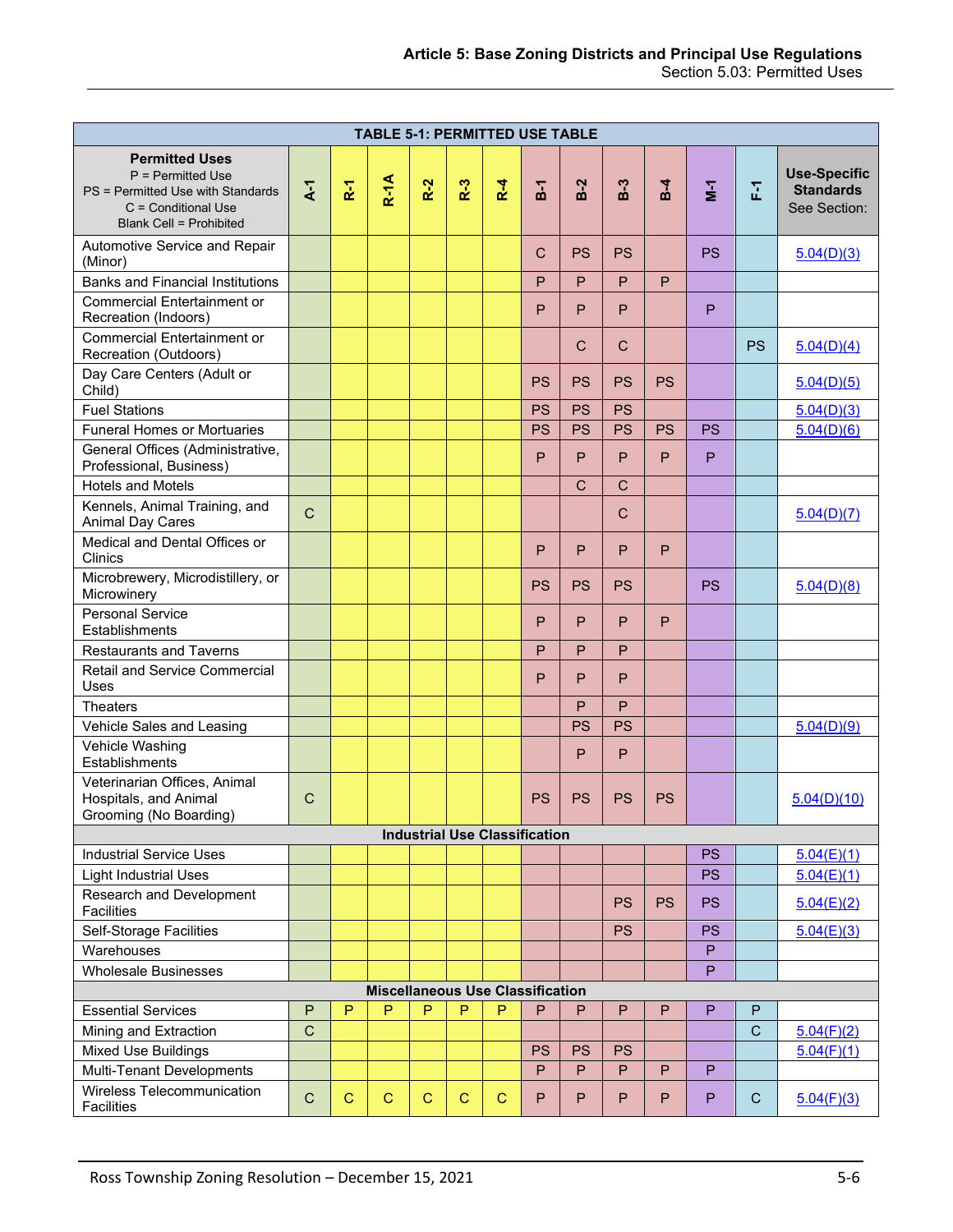# 5.04 USE-SPECIFIC STANDARDS (NEW)<sup>16</sup>

#### <span id="page-6-0"></span>**(A) Agricultural Use Classification**

### **(1) Agricultural Uses on Lots Less than Five Acres**

The following standards shall apply to all agricultural uses that are not otherwise exempted from zoning pursuant to 3.02(A): Agricultural Use Exemption:

- **(a)** All buildings and structures, except fencing, associated with the raising or keeping of livestock on lots that are larger than one acre in area but smaller than five acres, shall be set back a minimum of 100 feet from all lot lines.
- **(b)** The maximum height shall be the same as the maximum height in the applicable district.
- **(c)** Fencing utilized to corral or pen livestock shall be set back a minimum of 20 feet from all lot lines.
- **(d)** The raising of crops and trees is permitted on any lot by-right and shall not require a zoning certificate.
- **(e)** The raising of livestock on lots less than one acre in area shall be prohibited.
- **(f)** Agricultural uses shall be exempt from the requirement that all activities must be located within an enclosed building.

#### <span id="page-6-1"></span>**(2) Nurseries and Greenhouses**

Nurseries and greenhouses may only be permitted in residential districts when the use is an accessory use to a permitted agricultural use.

#### <span id="page-6-2"></span>**(B) Residential Use Classification**

#### **(1) Bed and Breakfast Establishments**

The following standards shall apply to any bed and breakfast establishment:

- **(a)** Bed and breakfast establishments shall only be permitted within a single-family, detached dwelling.
- **(b)** The owner of the premises shall reside full-time in the dwelling, or in a dwelling on an adjoining lot.
- **(c)** No more than five bedrooms in any dwelling may be used for bed and breakfast lodging and at least one bathroom shall be dedicated to guest use.
- **(d)** One off-street parking space shall be provided for each bedroom used for guest lodging in addition to those normally required for the single-family dwelling.
- **(e)** There shall be no change in the outside appearance of the building or premises, or other visible evidence of the conduct of the bed and breakfast establishment that will indicate from the exterior that the building is being utilized in part for any purpose other than a dwelling unit.
- **(f)** Meals provided for cost in a bed and breakfast establishment shall only be served to the guests who are lodging at the bed and breakfast establishment.
- **(g)** Guests shall be permitted to reside at the facility for not longer than three continuous weeks.

<sup>&</sup>lt;sup>16</sup> Some of these standards were drawn from the Butler County Zoning Resolution but most are new and/or modernized standards for Ross Township.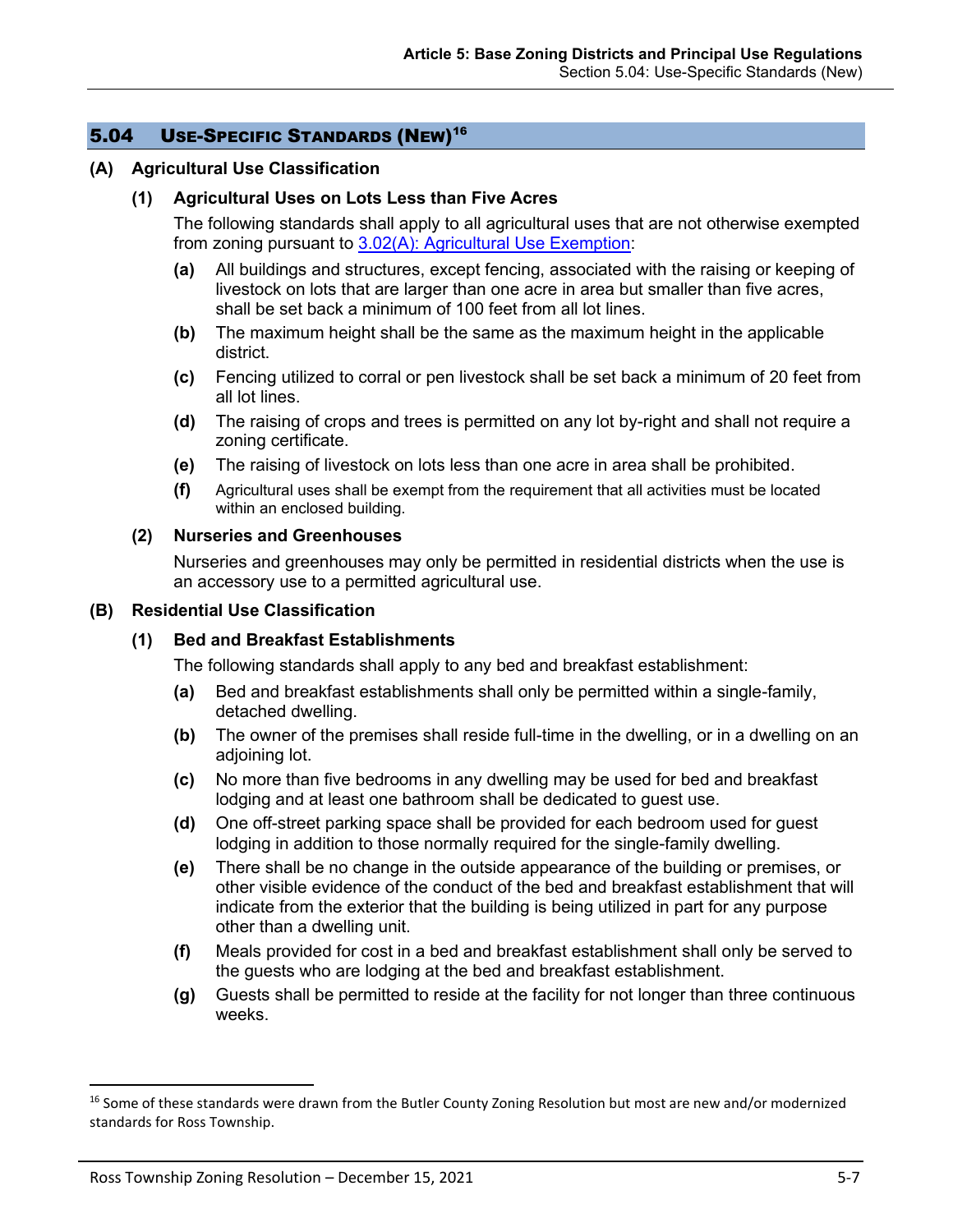### <span id="page-7-0"></span>**(2) Permanently Sited Manufactured Housing**

The following standards shall apply to any permanently sited manufactured housing:

- **(a)** The housing shall meet the definition of a permanently sited manufactured home as established in the ORC.
- **(b)** The housing shall comply will all zoning requirements of a single-family dwelling in the applicable zoning district.
- **(c)** Travel trailers, park trailers, and mobile homes, as defined in Section 4501.01 of the ORC, do not qualify as a permanently sited manufactured home and shall be prohibited.

### <span id="page-7-1"></span>**(3) Residential Facility**

- **(a)** Where a person may operate a residential facility, as defined in the ORC that is of a size that is required to be allowed where single-family dwellings are permitted, such use shall be deemed a permitted use in the A-1, R-1, R-1A, R-2, R-3, and R-4 Districts. Such facilities must comply with the site development standards (See Section  $5.05(B)$ .) and any other standards in this resolution that apply to all singlefamily dwellings within the applicable district.
- **(b)** Where a person may operate a residential facility, as defined in the ORC, that is of a size that is required to be allowed where multi-family dwellings are permitted, such use shall be deemed a permitted use in R-3 and R-4 Districts. Such facilities must comply with the site development standards (See Section [5.05\(B\).](#page-29-0)), architectural standards, and any other standards in this resolution that apply to all multi-family dwellings within the applicable district.

### <span id="page-7-2"></span>**(4) Skilled Nursing or Personal Care Facilities**

The following standards shall apply to any skilled nursing or personal care facilities:

- **(a)** The principal building shall be set back a minimum of 100 feet from any adjacent residential zoning district or residential lot line.
- **(b)** All other site development standards of the applicable zoning district shall apply to the site.
- **(c)** The maximum density of these facilities varies based on the specific type of facility as established below:
	- **(i)** A skilled nursing or personal care facility may include independent living (no skilled or personal care facilities provided to individual units), regardless if the applicable zoning district allows for dwelling units. If the proposed facility includes an independent living component (no skilled or personal care services provided), the independent living component shall be limited to the uses and maximum density permitted by the applicable zoning district. In a nonresidential zoning district, that maximum density shall be six dwelling units per acre. In no case shall the independent living component comprise more than 50 percent of the dwelling units or rooms in the proposed development.<sup>17</sup>
	- **(ii)** The maximum density of congregate housing or assisted living facilities shall be 10 units per acre in the R-4 or B-1 Districts and 20 units per acre in the B-2, B-3, or B-4 Districts, regardless if the unit is a complete dwelling unit with separate kitchen facilities.

 $17$  This provision would allow for a retirement community that has both skilled nursing facilities and independent living.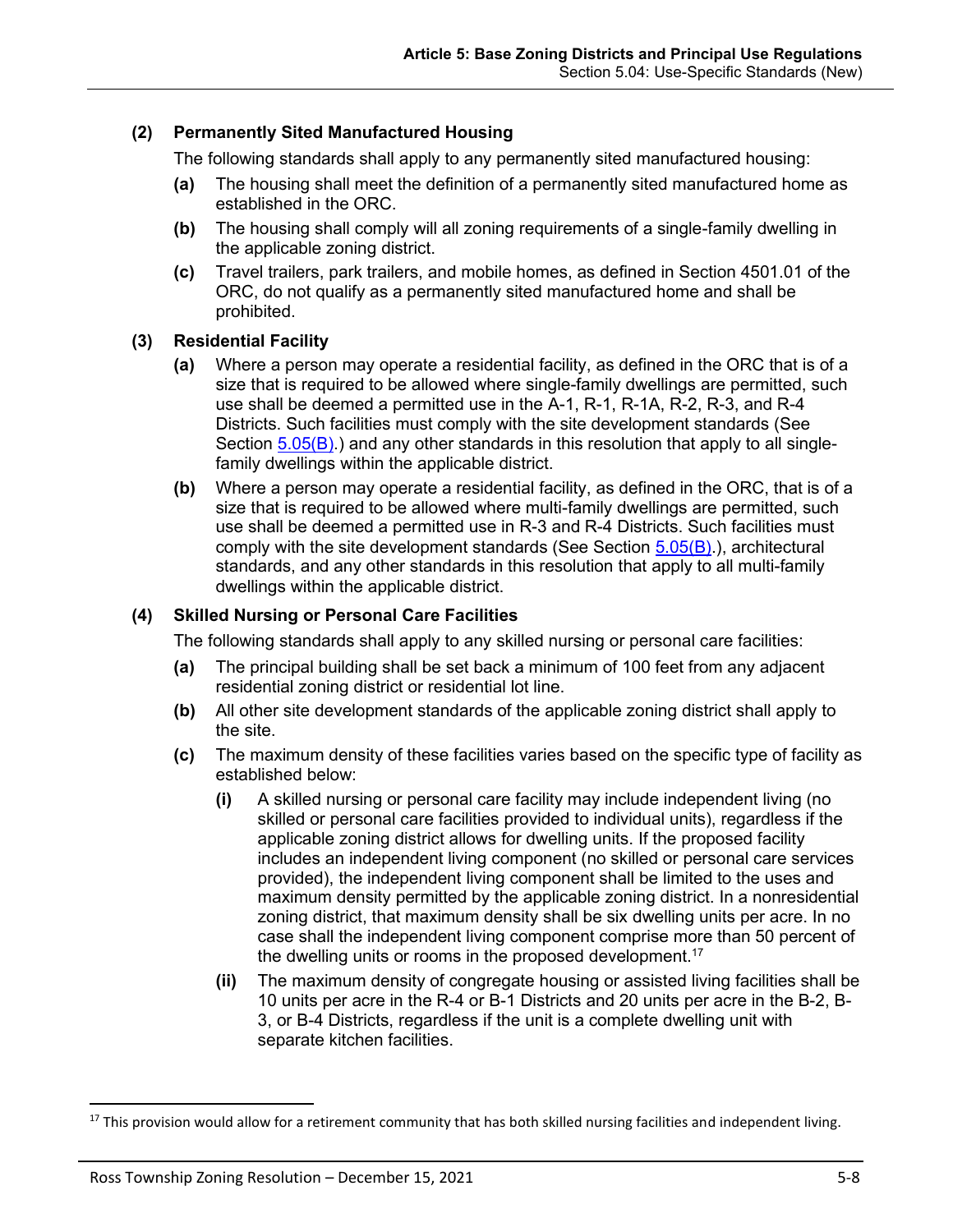- **(iii)** All other facilities shall comply with the maximum height and setback requirements of the applicable zoning district and any conditions or requirements set forth as part of the conditional use approval.
- **(iv)** The BZA may set maximum density or intensity requirements as part of the special use approval based on the density or character of surrounding uses.
- **(d)** The proposed use shall not have a primary access from a local residential street.

### <span id="page-8-0"></span>**(C) Public and Institutional Use Classification**

### **(1) Active Parks and Recreation**

The following standards shall apply to any active parks and recreational activities:

- **(a)** Due to the variety of activities that may take place with these uses, the BZA may consider the intensity of the activity and impact on adjacent properties when establishing minimum setbacks. Activities that may generate excessive noise or light should be set back a minimum of 100 feet from all lot lines of an adjacent residential use.
- **(b)** For golf courses, all greens and fairways shall be set back a minimum of 150 feet from all adjacent residential lot lines.
- **(c)** Only retail uses that are customarily accessory or incidental to the main recreational use shall be permitted and shall include such uses as refreshment stands, souvenir stands, and concession stands.
- **(d)** The use shall be exempt from the requirement that all activities must be located within an enclosed building.

### <span id="page-8-1"></span>**(2) Cemeteries**

The following standards shall apply to any cemetery:

- **(a)** The minimum lot area shall be 20 acres.
- **(b)** The minimum lot width shall be 300 feet.
- **(c)** All chapels, mausoleums, accessory buildings, or other buildings shall be set back a minimum of 100 feet from all street rights-of-way and all lot lines in a residential zoning district.
- **(d)** Gravestones or grave markers shall meet all setbacks of the applicable zoning district.
- **(e)** Except for office uses incidental to cemetery operation, no business or commercial uses of any kind shall be permitted on the cemetery site.
- **(f)** Interior drives, having a minimum width of 20 feet, shall be identified in all submitted plans.
- **(g)** Sufficient pull-off areas for vehicles shall be provided throughout the cemetery so as not to hinder traffic flow.
- **(h)** All maintenance equipment and materials shall be stored in a completely enclosed building.
- **(i)** Crematoriums may be allowed within the cemetery but shall be set back a minimum of 250 feet from all lot lines in a residential zoning district.
- **(j)** The use shall be exempt from the requirement that all activities must be located within an enclosed building.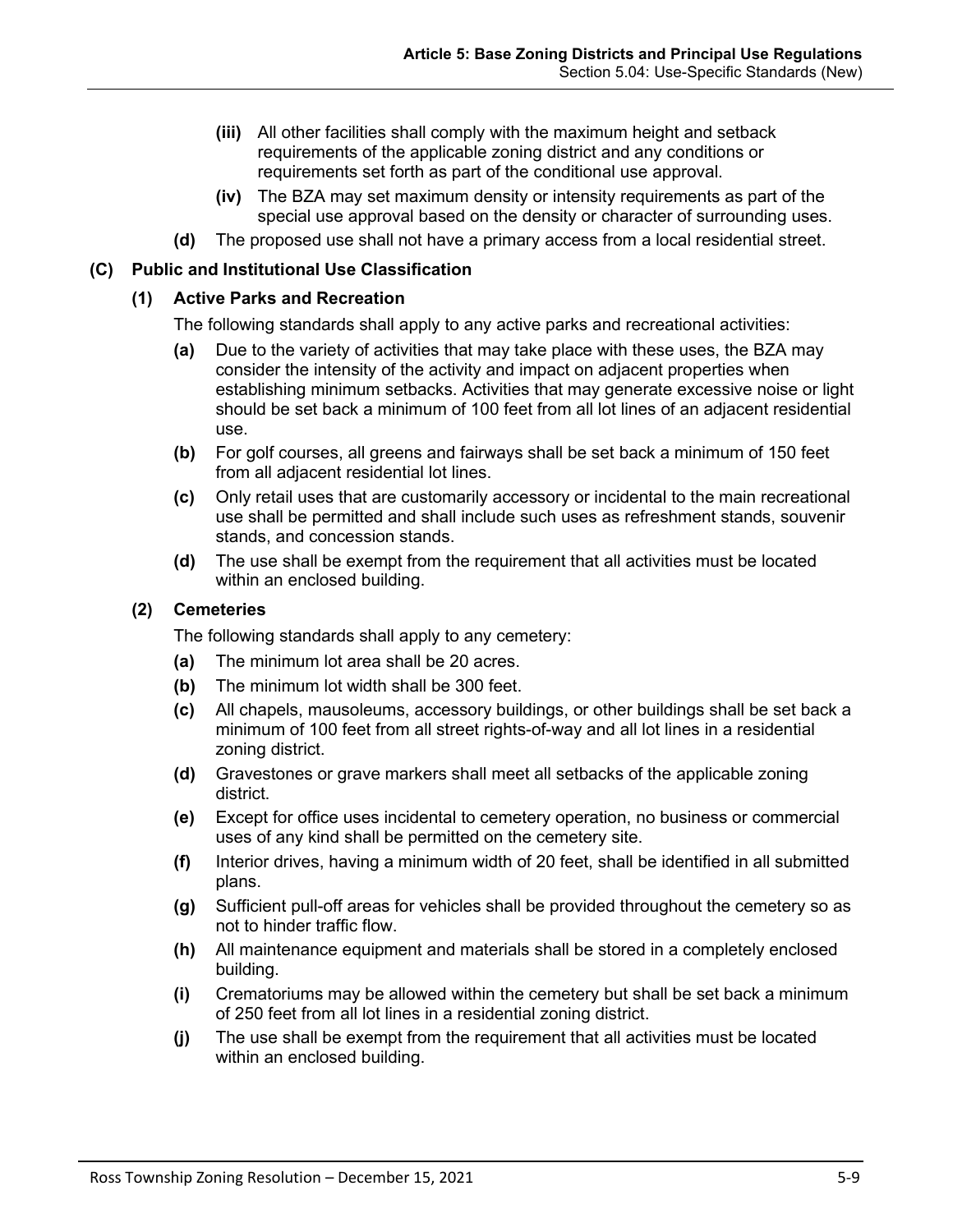#### <span id="page-9-0"></span>**(3) Churches and Places of Worship, Community Centers, Cultural Institutions, Educational Facilities (Primary and Secondary), and Quasi-Public, Fraternal, or Service Facilities**

The following standards shall apply to any church, place of worship, community center, cultural institution, educational facility (primary and secondary), or quasi-public, fraternal, or service facility:

- **(a)** All buildings shall be set back a minimum of 75 feet from all lot lines.
- **(b)** All parking areas shall be set back a minimum of 50 feet from the front lot line and 25 feet from all other lot lines.
- **(c)** The proposed use shall not have a primary access from a local residential street with the exception of community centers<sup>18</sup>.
- **(d)** Associated uses such as a convent, faculty residence, cafeteria, dormitory, field house, or infirmary shall be located on the same lot as the principal use and comply with the building setback requirements set forth in this resolution.

# <span id="page-9-1"></span>**(4) Hospitals**

The following standards shall apply to any hospital:

- **(a)** The minimum lot area shall be five acres.
- **(b)** The minimum lot width shall be 300 feet.
- **(c)** All buildings shall be set back a minimum of 100 feet from all lot lines.
- **(d)** All parking areas shall be set back a minimum of 50 feet from all lot lines.
- **(e)** The proposed use shall not have a primary access from a local residential street.
- **(f)** Helipads are permitted and shall be set back a minimum of 250 feet from any residential lot line.

# <span id="page-9-2"></span>**(D) Commercial and Office Use Classification**

# **(1) Adult Entertainment Establishments**

### **(a) Establishment**

- **(i)** Whereas, the Ross Township Trustees find that there is convincing documented evidence that adult entertainment establishments, because of their very nature, have a deleterious effect on both the existing businesses around them and the surrounding residential areas adjacent to them, causing increased crime and the downgrading of property values; and
- **(ii)** Whereas, it is recognized that adult entertainment establishments, due to their nature, have serious objectionable operational characteristics, particularly when they are located in close proximity to each other, thereby contributing to urban blight and downgrading the quality of life in the adjacent area; and
- **(iii)** Whereas, the Ross Township Trustees desire to minimize and control thee adverse effects and thereby protect the health, safety, and morals of the citizenry; protect the citizens from increased crime; preserve the quality of life; preserve the property values and character of surrounding neighborhoods and deter the spread of urban blight; and

<sup>&</sup>lt;sup>18</sup> Per the definitions, these are buildings designed for use by a subdivision or residents of a multi-family development complex. They might include a club house, pool, or other activities.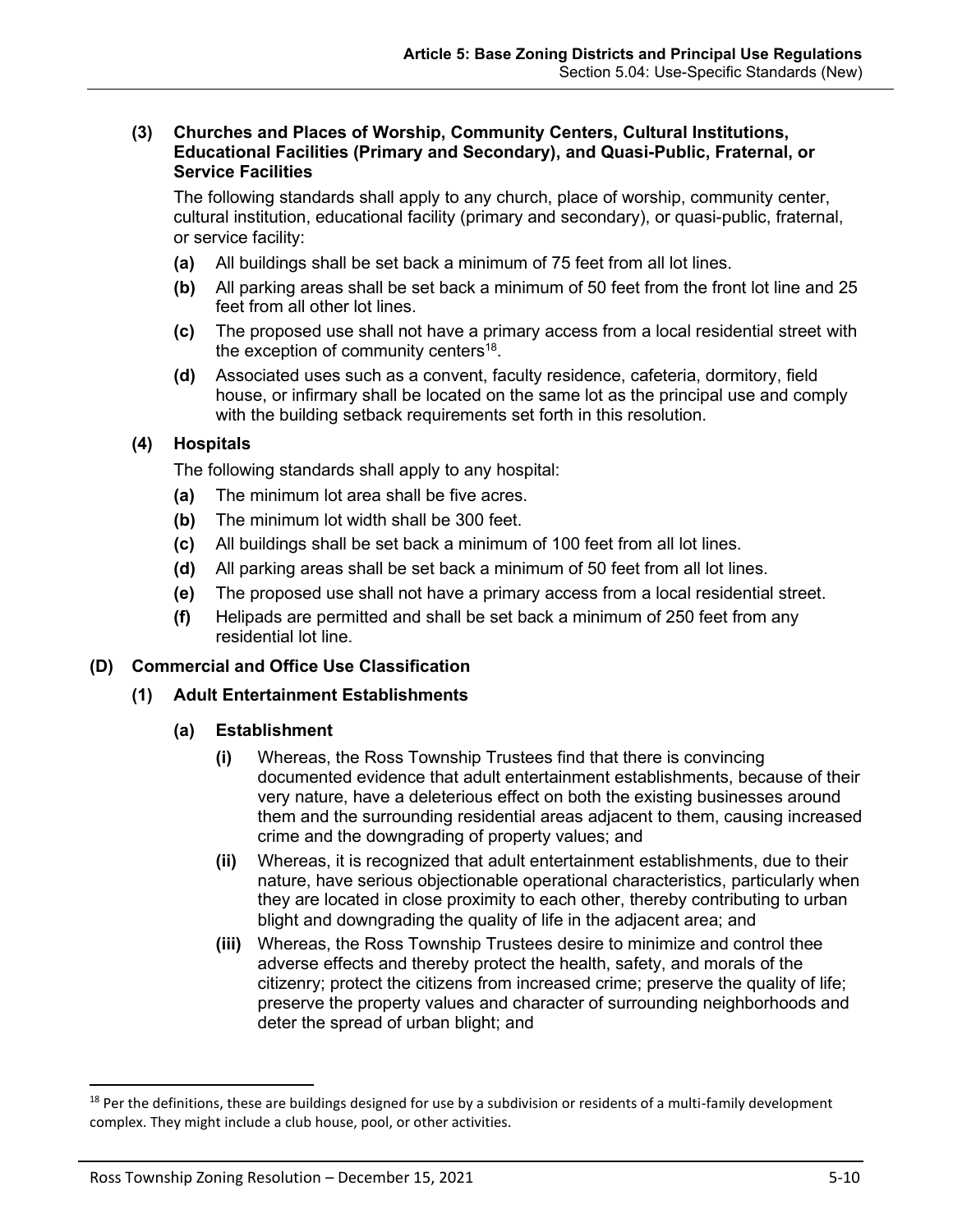- **(iv)** Whereas, the Ross Township Trustees has determined that location criteria alone do not adequately protect the health, safety and morals of the people of this township; and
- **(v)** Whereas, it is not the intent of this amendment to suppress any speech activities protected by the First Amendment, but to enact a content neutral amendment which addresses the secondary effects of adult entertainment establishments; and
- **(vi)** Whereas, it is not the intent of the Ross Township Trustees to condone to legitimize the distribution of obscene material, and the Trustees recognizes that state and federal law prohibits the distribution of obscene materials and expects and encourages state law enforcement officials to enforce state obscenity statutes against any such illegal activities in the township.

Be it enacted by the Ross Township Trustees the following regulations for adult uses.

### **(b) Purpose and Findings**

- **(i)** It is the purpose of this amendment to regulate adult entertainment establishments in order to promote the health, safety, morals, and morals of the citizens of the township, and to establish reasonable and uniform regulations to prevent the deleterious location and concentration of adult entertainment establishments within the township. The provisions of this amendment do not have the purpose or effect of imposing a limitation or restriction on the content of any communicative materials including sexually oriented materials. Further, it is not the intent of this amendment to restrict to deny access by adults to sexually-oriented materials protected by the First Amendment, or to deny access by the distributors and exhibitors of sexually-oriented entertainment to their intended market. Neither is the intent nor effect of this amendment to condone or legitimize the distribution of obscene material.
- **(ii)** The Ross Township Trustees have received substantial evidence concerning the adverse secondary effects of adult uses of the community in finding incorporated in the cases of City of Renton v. Playtime Theatres, Inc., 475 U.S. 41 (1986) and Young v. American Mini Theatres, 426 U.S. 50 (1976); in evidence concerning I the adverse secondary effects of Sexually Oriented Businesses on the community presented in hearings before the Township Trustees; and on studies in other cities including New York, New York; Indianapolis, Indiana; and the State of Minnesota.

#### **(c) Classification**

Adult entertainment establishments are classified and include the following:

- **(i)** Adult arcade;
- **(ii)** Adult bookstore;
- **(iii)** Adult novelty store;
- **(iv)** Adult video store;
- **(v)** Adult cabaret;
- **(vi)** Adult motion picture theatre;
- **(vii)** Adult theatre;
- **(viii)** Sexual encounter establishment; and
- **(ix)** Nude or semi-nude model studio.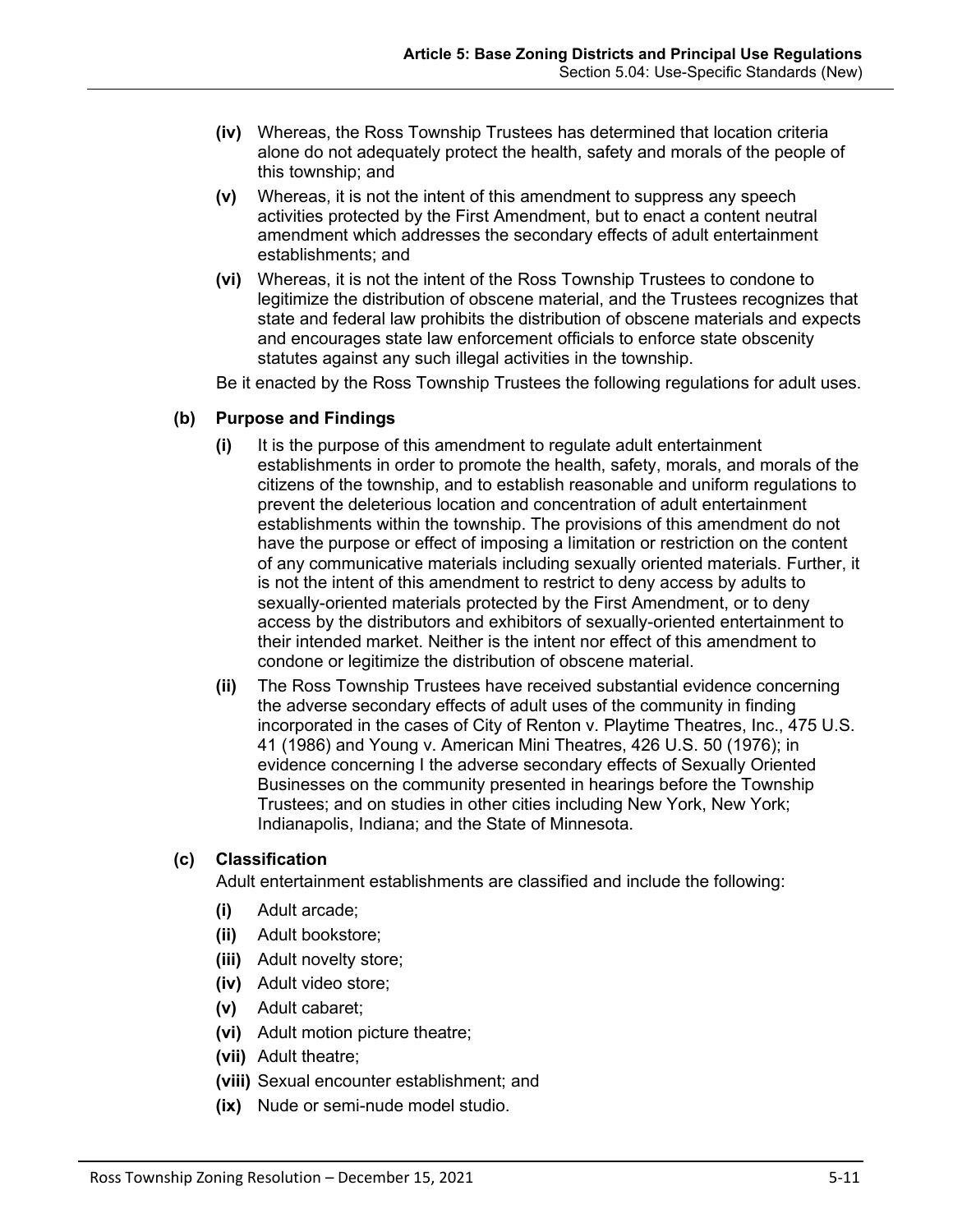# <span id="page-11-0"></span>**(d) Locational Requirements**

Adult entertainment establishments may be located only in accordance with the following:

- **(i)** No adult entertainment establishment may be established within 500 feet of:
	- **A.** A church or other place of worship, which is used primarily for religious worship and related religious activities;
	- **B.** A public or private educational facility (primary or secondary), child day care center, or higher education facility; for educational facilities, this shall include setbacks from the school grounds, but does not include facilities used primarily for another purpose and only incidentally as a school;
	- **C.** A boundary of a residential zoning district as defined in this resolution and established on the zoning map;
	- **D.** An active park and/or recreational facility, passive parks, recreation, or other open spaces including but not limited to a park, playground, nature trails, swimming pool, reservoir, athletic field, basketball or tennis courts, pedestrian/bicycle paths, wilderness areas, or other similar land within the Township; or
	- **E.** An entertainment business which is oriented primarily towards children or family entertainment.
- <span id="page-11-1"></span>**(ii)** No adult entertainment establishment may be established within 500 feet of the property of a lot devoted to a residential use.
- <span id="page-11-2"></span>**(iii)** No adult entertainment establishment may be established, operated or enlarged within 500 feet of another adult entertainment establishment.
- **(iv)** Not more than one adult entertainment establishment shall be established or operated in the same building, structure, or portion thereof, and the floor area of any adult entertainment establishment in any building, structure, or portion thereof containing another adult entertainment establishment may not be increased.

### **(e) Measurement of Distance**

- **(i)** For the purposes of Section  $\underline{5.04(D)(1)(d)(i)}$  and  $\underline{5.04(D)(1)(d)(ii)}$  $\underline{5.04(D)(1)(d)(ii)}$  $\underline{5.04(D)(1)(d)(ii)}$  above, measurement shall be made in a straight line, without regard to intervening structures or objects, from the nearest portion of the building or structure where an adult entertainment establishment is conducted, to the nearest property line of the premises of a use set forth in Section  $5.04(D)(1)(d)(i)$  and [5.04\(D\)\(1\)\(d\)\(ii\).](#page-11-1)
- **(ii)** For purposes of Section  $5.04(D)(1)(d)(iii)$  above, the distance between any two adult entertainment establishments shall be measured in a straight line, without regard to the intervening structures or objects, from the closest exterior wall of the structure in which each business is located.

# **(f) Advertising and Lighting**

**(i)** No displays or exhibits of materials and/or performances at such adult entertainment establishments shall be allowed in any advertising which is visible outside the premises. This prohibition shall not extend to advertising of the existence or location of such adult entertainment establishment.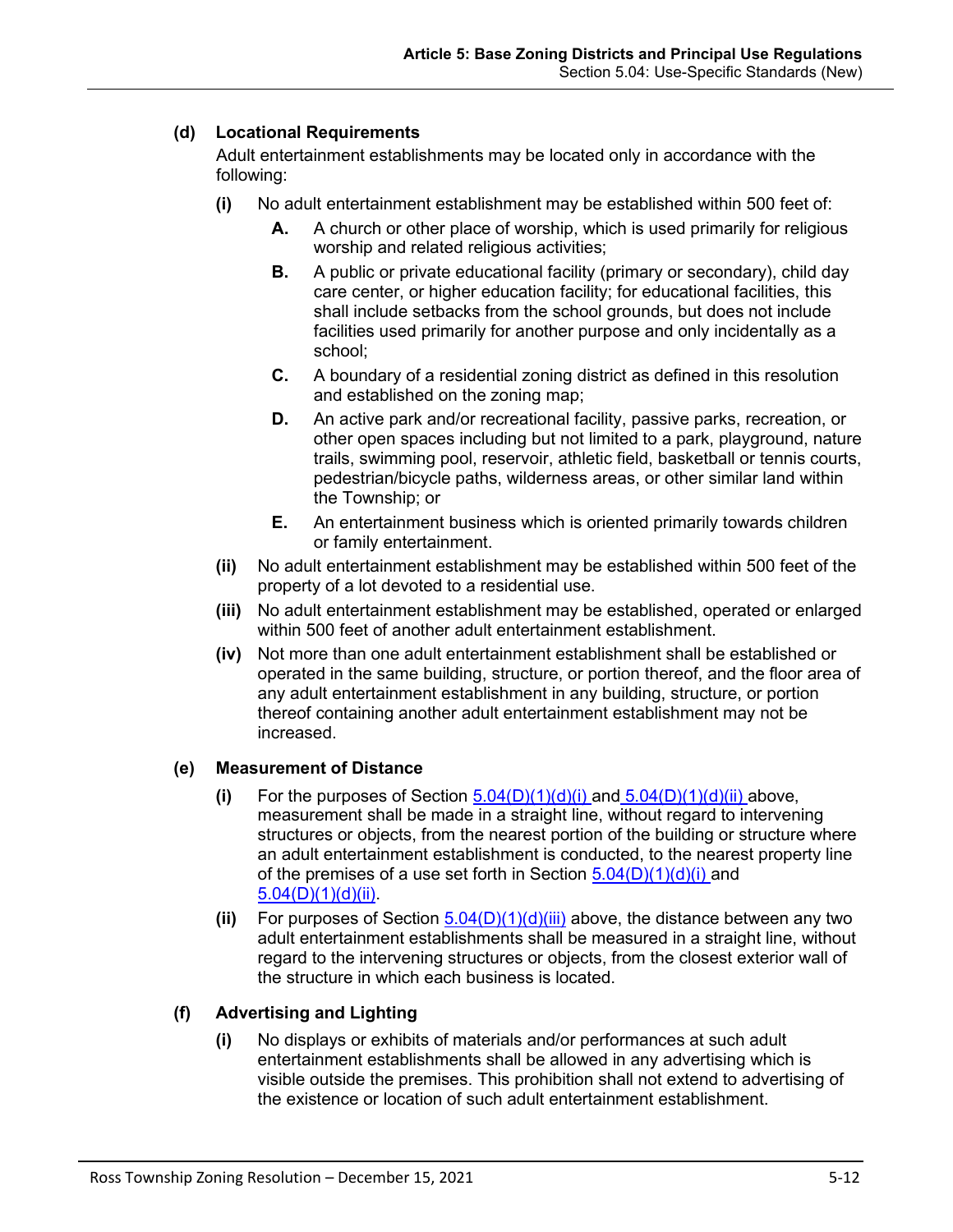- **(ii)** No portion of the interior premises shall be visible from outside the premises.
- **(iii)** Nothing contained in this section of the article shall relieve the operator(s) of an adult entertainment establishment from complying with other requirements of this resolution as it may be amended from time to time, or any subsequently amended.

#### **(g) Public Indecency Prohibited**

Public indecency is prohibited within the State of Ohio.

#### <span id="page-12-0"></span>**(2) Automotive Service and Repair (Major)**

The following standards shall apply to any automotive service and repair (major) use:

- **(a)** A major automotive service and repair use shall be subject to the same requirements as a minor automotive service and repair use as established in Section  $5.04(D)(3)$ .
- **(b)** The storage of non-operational vehicles for longer than one week shall be permitted if stored in the rear yard and screened by a solid wall or fence with a minimum height of six feet. All vehicles shall be required to have a valid license plate.
- **(c)** Parking, storage, or salvaging of junk vehicles, as defined by the ORC, shall be prohibited unless the activity is within an enclosed building.
- **(d)** The principal building shall be set back a minimum of 100 feet from any adjacent residential lot. Parking for the storage of vehicles, whether operational or nonoperational, shall be set back a minimum of 50 feet from any adjacent residential lot.

#### <span id="page-12-1"></span>**(3) Automotive Service and Repair (Minor) or Fuel Station**

The following standards shall apply to any minor automotive service or repair use or fuel station:

#### **(a) Lot Area and Setback Requirements**

- **(i)** Fuel pumps shall be set back a minimum of 20 feet from all lot lines and 50 feet from all adjacent residential lot lines.
- **(ii)** Canopies shall be set back a minimum of 10 feet from all lot lines and 50 feet from all adjacent residential lot lines.
- **(b)** All hydraulic hoists, oil pits, and all lubricants, greasing, vehicle washing and repair equipment shall be enclosed entirely within a building. No outdoor disassembly or repair of motor vehicles shall be permitted.
- **(c)** Activities shall be limited to:
	- **(i)** The sale of automotive fuel;
	- **(ii)** The servicing of motor vehicles with minor repair work;
	- **(iii)** Hand washing of vehicles within an enclosed building;
	- **(iv)** The retail sale of vehicle parts and products relating to minor repair work such as, but not limited to, oil, grease, tires, antifreeze, batteries, windshield wipers, etc.
- **(d)** Space for overnight parking, overnight accommodations, or the inclusion of showers within the building shall be prohibited.
- **(e)** Any major repair work, including automobile body repair and painting, automobile glass work, automobile transmission work, automobile engine overhaul and repair, and radiator repair work shall be classified as a major automotive service and repair use and shall be subject to Section  $5.04(D)(2)$ .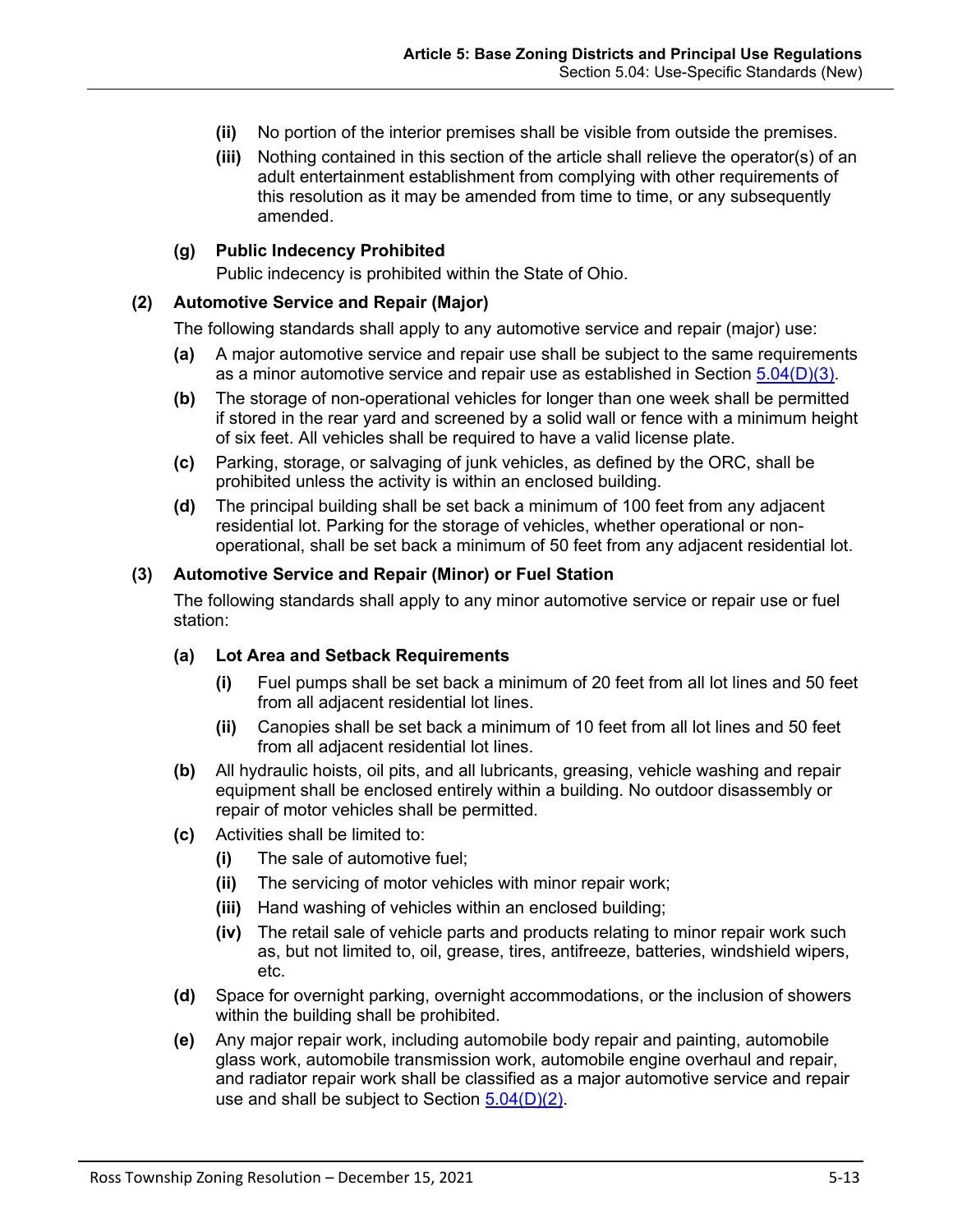- **(f)** Vehicles being serviced or awaiting same shall be stored for no longer than seven days on the site if in unenclosed areas.
- **(g)** The storage and disposal of solid waste and recyclable materials, including used or discarded motor vehicle parts or equipment, and fluids, shall comply with all applicable federal, state, and local requirements.
- **(h)** Outdoor solid waste and recyclable storage areas shall be screened in accordance with Article 11: Landscaping Standards.

### <span id="page-13-0"></span>**(4) Commercial Entertainment or Recreation (Outdoors)**

The following standards shall apply to any outdoor commercial entertainment or recreational uses:

- **(a)** All structures shall be set back a minimum of 100 feet from all lot lines.
- **(b)** Any outdoor areas utilized for such use shall be set back a minimum of 250 feet from all residential lot lines.
- **(c)** The BZA may require portions of the site with high activity areas to be enclosed by a fence having a minimum height of six feet.
- **(d)** Outdoor commercial entertainment or recreational uses may be permitted in the F-1 District provided all structures apply with all applicable floodplain regulations.
- **(e)** The proposed use shall not have a primary access from a local residential street.

### <span id="page-13-1"></span>**(5) Day Care Centers (Child or Adult)**

- **(a)** All buildings shall be set back a minimum of 50 feet from all other lot lines and 100 feet from any the lot line of any lot occupied by residential uses.
- **(b)** All parking areas shall be set back a minimum of 25 feet from all lot lines.
- **(c)** Day care centers are permitted in residential districts only when accessory to another permitted public and institutional use. See Section 8.01: Accessory Use Regulations.
- **(d)** For the protection of children and adults enrolled in the day care center, a fence or wall having a height of at least five feet shall enclose all outdoor activity areas. An entry gate shall be securely fastened.
- **(e)** A drop-off/pick-up location shall be provided to ensure the safety of the children and adults. Such location shall not impede traffic on or off the site
- **(f)** Play structures and other similar apparatus shall not be located closer than 50 feet to any residential property.
- **(g)** The center and its staff shall be in full compliance with all applicable federal, state and local laws and regulations, including facility licensure to begin and continue operation.
- **(h)** The proposed use shall not have a primary access from a local residential street.

### <span id="page-13-2"></span>**(6) Funeral Homes or Mortuaries**

The following standards shall apply to any funeral homes or mortuaries:

- **(a)** The required number of off-street parking spaces shall be designed in parallel aisles so as to facilitate the structuring of funeral processions that leave from the funeral home site to travel to the cemetery.
- **(b)** The principal building and any accessory structure used in conjunction with the typical activities of a funeral home or mortuary shall be set back a minimum of 50 feet from any adjacent residential lot line.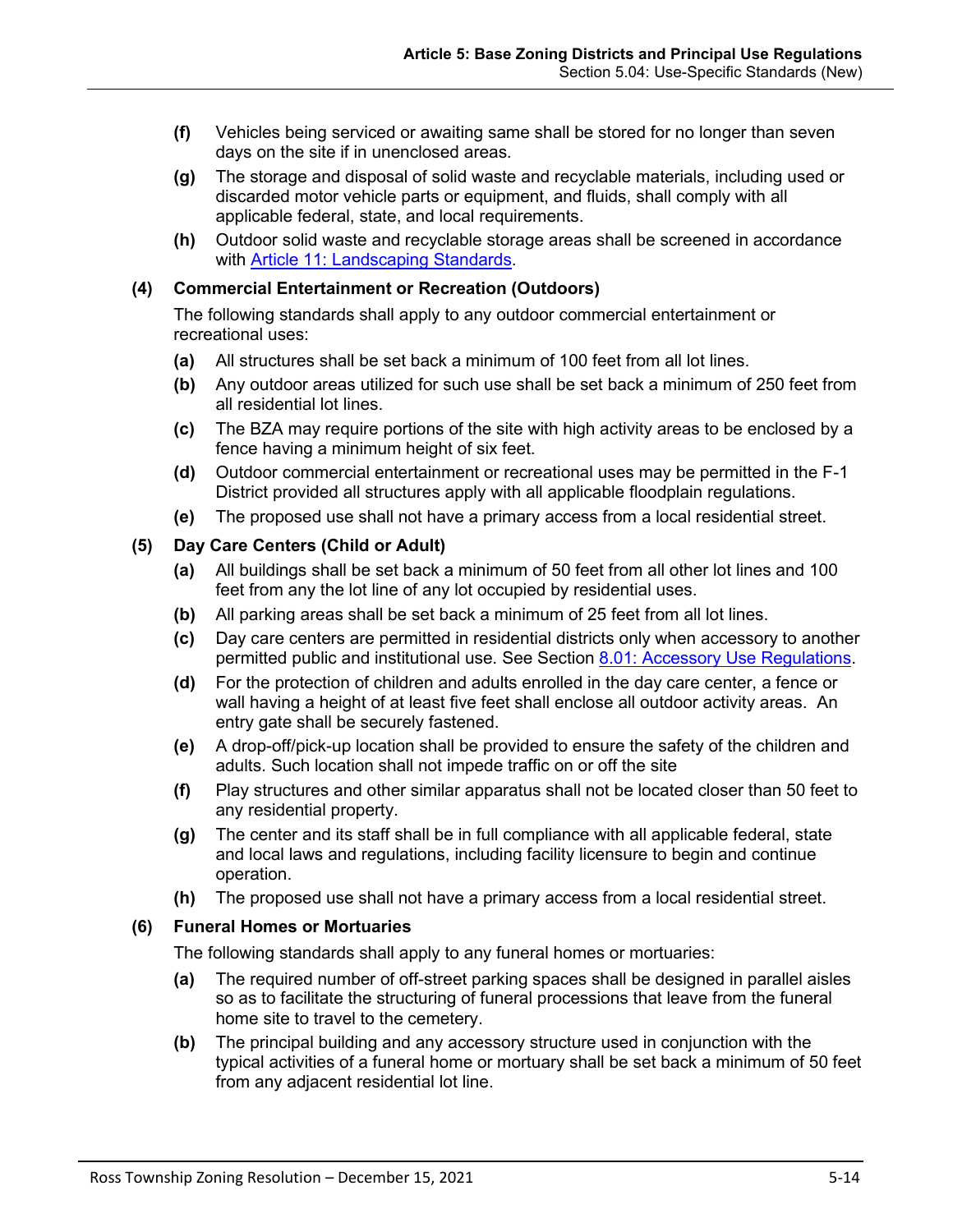- **(c)** If the use includes a crematorium, the portion of the building or site used for the crematorium shall be set back a minimum of 250 feet from adjacent residential lot lines.
- **(d)** The proposed use shall not have a primary access from a local residential street.

### <span id="page-14-0"></span>**(7) Kennels, Animal Training, and Animal Day Cares**

Kennels may be permitted in a residential district as an agricultural use if meets the agricultural use exemption requirements of Section 3.02(A). In such cases, the kennel shall not be subject to the standards of this resolution. All other kennels, animal training facilities, and animal day cares shall be subject to the following:

- **(a)** All structures and activities related to the subject kennel use shall be located a minimum distance of 100 feet from side and rear property lines, except that when located adjacent to a residential district, the following additional restrictions shall apply:
	- **(i)** All non-soundproofed structures or area where animals are confined shall be located a minimum distance of 500 feet from any residential district.
	- **(ii)** Soundproofed, air-conditioned buildings shall be located a minimum distance of 100 feet from any residential district.
	- **(iii)** All non-soundproofed structures for the confinement of animals shall be screened by a solid fence or wall a minimum of six feet in height located within 50 feet of the structure.
	- **(iv)** Animals shall be confined in an enclosed building between the hours of 10:00 p.m. and 6:00 a.m. of the following day.
- **(b)** There shall be no burial or incineration of animals on the premises.

### <span id="page-14-1"></span>**(8) Microbrewery, Microdistillery, or Microwinery**

- **(a)** A microbrewery, microdistillery, and microwinery shall be allowed in the B-1, B-2, or B-3 Districts when the majority of the floor area is dedicated to being used for food service or for the serving of drinks made on site so that the use fits into the retail character of the districts. Drinks made off site may also be permitted provided the majority of drinks offered for sale are made on site.
- **(b)** A microbrewery, microdistillery, and microwinery in the M-1 District may include a taproom area to serve customers drinks made on site provided the floor area of the taproom does not exceed 50 percent of the total footprint of the use. Food service may be included within the 50 percent total footprint. Drinks made off site may also be permitted provided the majority of drinks offered for sale are made on site.

### <span id="page-14-2"></span>**(9) Vehicle Sales and Leasing**

The following standards shall apply to any vehicle sales or leasing use:

- **(a)** Only repair of vehicles customarily associated with sales or leasing establishments shall be permitted and shall be in compliance with Section [5.04\(D\)\(3\).](#page-12-1)
- **(b)** No scrap metal, scrap or salvaged parts, junk vehicles or used oil, antifreeze, transmission or other such fluids shall be stored outside, above ground, unless completely screened from view.

### <span id="page-14-3"></span>**(10) Veterinary Offices, Animal Hospitals, and Animal Grooming (No Boarding)**

The following standards shall apply to any veterinary office, animal grooming use, or animal hospital: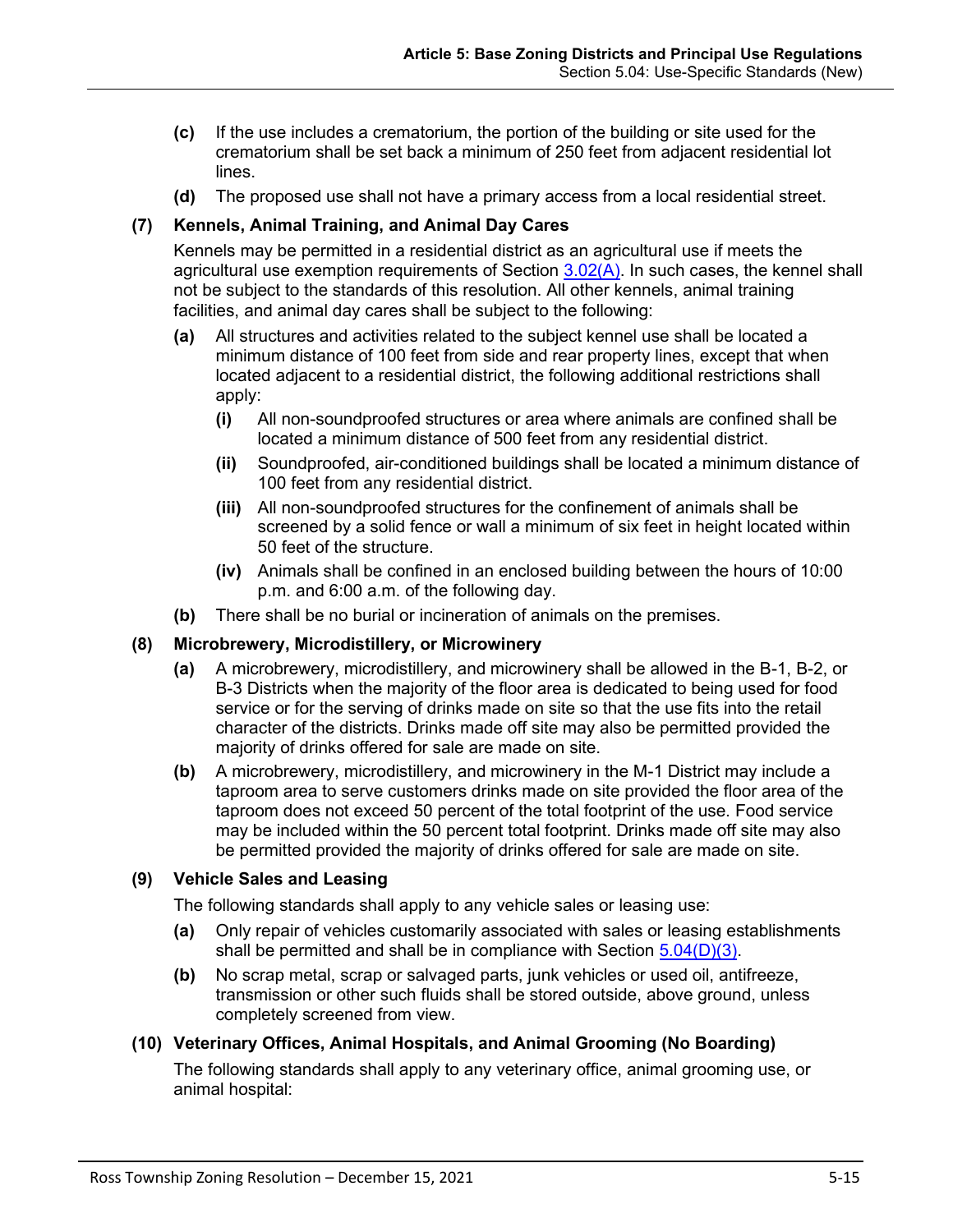- **(a)** The boarding of animals shall be restricted to short-term overnight lodging only as necessary for animals receiving medical attention, and there shall be no outside runs or kennels associated with the veterinary office.
- **(b)** Odor and noise shall be adequately controlled to ensure that animals do not create a nuisance.
- **(c)** All waste material shall be removed from the site on a daily basis and no animal carcass or animal waste shall be buried on site or be allowed to accumulate on the premise.

### <span id="page-15-0"></span>**(E) Industrial Use Classification**

### **(1) Industrial Service Uses and Light Industrial Uses**

All work shall be performed entirely within an enclosed building; and all storage of supplies, parts and merchandise shall be within an enclosed building except as provided elsewhere in this resolution.

### <span id="page-15-1"></span>**(2) Research and Development Facilities**

The following standards shall apply to any laboratory or research and development facility:

- **(a)** All work shall be performed entirely within an enclosed building; and all storage of supplies, parts and merchandise shall be within an enclosed building except as provided elsewhere in this resolution.
- **(b)** Research and development facilities in the B-3 and B-4 District shall be restricted to small-scale operations that can operate with in typical office settings of similar scale as surrounding commercial and office uses.
- **(c)** Uses that employ hazardous materials as defined and classified in the H-1, H-2, H-3, and H-4 Use Groups in Chapter 3 of the Ohio Basic Building Code shall be specifically prohibited.

### <span id="page-15-2"></span>**(3) Self-Storage Facilities**

The following standards shall apply to any both indoor and outdoor self-storage facilities:

- **(a)** The Ross Township Fire Department shall be provided with 24-hour access to the grounds. A lockbox shall be provided for its use.
- **(b)** The only commercial uses permitted on-site shall be the rental of storage space and the pick-up and/or deposit of goods on the property in storage. Storage spaces, including outdoor storage areas, shall not be used to manufacture, fabricate, or process goods; service or repair vehicles, small engines, or electrical equipment; or to conduct similar activities; conduct garage sales or retail sales of any kind; or conduct any other commercial or industrial activity on-site.
- **(c)** If the storage takes place inside an enclosed building where access to all storage units is within the building, the building shall comply with the minimum setbacks of the applicable zoning district. Such use shall be permitted in the B-3 or M-1 District provided it complies with the provisions of this subsection and other applicable sections of the resolution.
- **(d)** If the storage is within a building with exterior access to the storage units (outdoor self-storage facilities), there shall be a minimum setback of 100 feet between all residential lot lines and all buildings related to the self-service storage use. Outdoor self-storage facilities are only permitted in the M-1 District
- **(e)** Temporary auction sales of storage unit contents may be permitted up to four times per calendar year.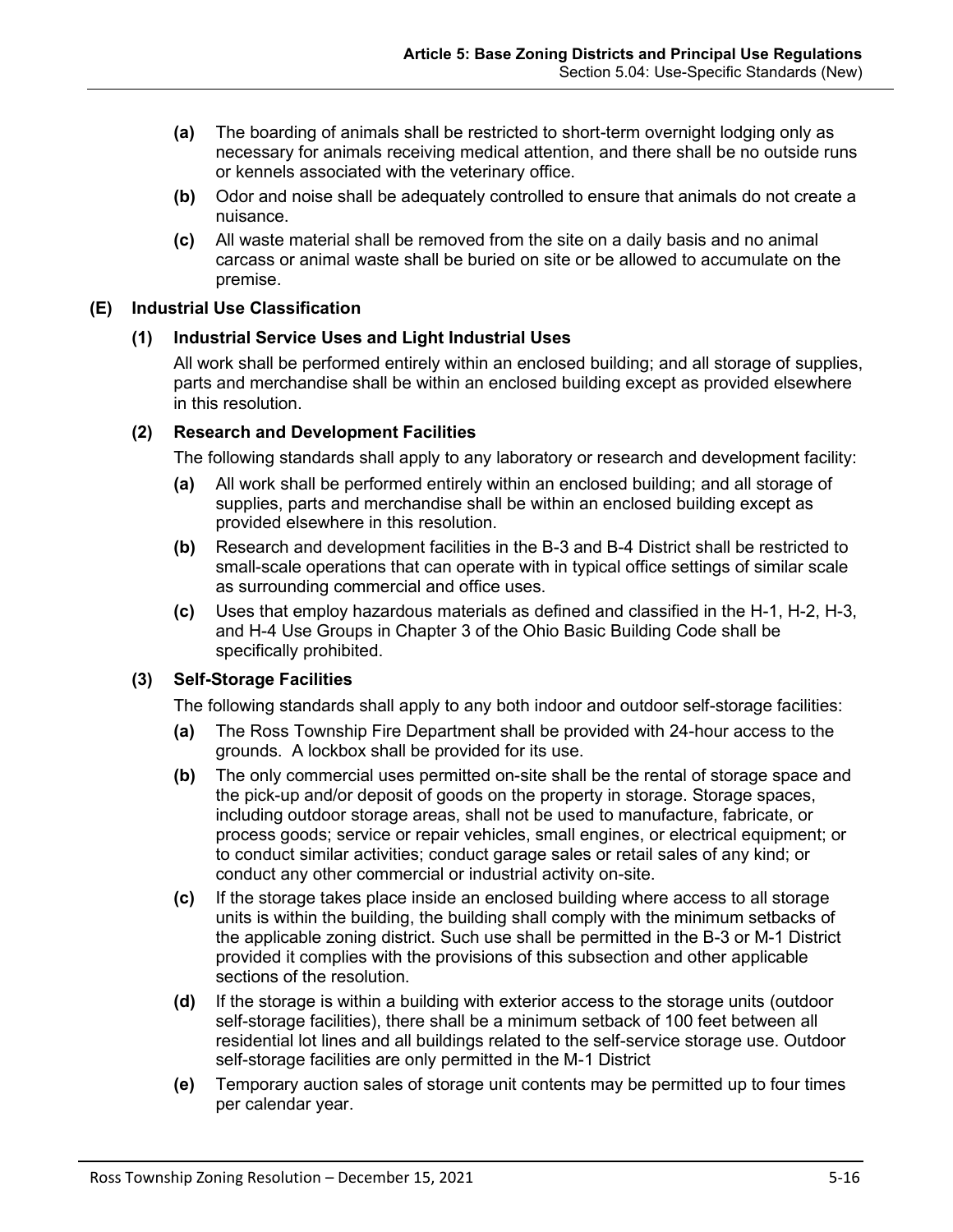**(f)** Units shall not be used for housing or any form of residence.

# **(g) Self-Storage Facilities (Outdoors)**

The following standards shall only apply to self-storage facilities (outdoors) or any areas of outdoor storage:

- **(i)** There shall be a minimum setback of 50 feet between all residential lot lines and any outdoor storage area.
- **(ii)** A solid fence or wall shall be required around the perimeter of the storage area. Ornamental gates may be used for ingress and egress.
- **(iii)** Outdoor storage of vehicles is permitted with the exception of junk vehicles, as defined in the ORC.
- **(iv)** All vegetation required by Article 11: Landscaping Standards shall be located outside of any fencing area.

### <span id="page-16-1"></span>**(F) Miscellaneous Use Classification**

### **(1) Mixed Use Buildings**

- **(a)** Developments consisting of multiple principal uses shall incorporate only those use types permitted in the applicable zoning district.
- **(b)** Mixed-use developments may also include attached residential dwelling units, even if not permitted in the applicable zoning district, as part of a mixed-use building where office or nonresidential uses are located on the first floor and residential uses are located on the upper floors.
- **(c)** The presence of a home occupation and/or a residential business in conjunction with a residential use shall not constitute a mixed use/multi-tenant development.
- **(d)** The maximum residential gross density for mixed-use buildings (mix of residential and nonresidential in the same structure) shall be six dwelling units per acre.
- **(e)** Residential dwelling units shall be prohibited on the first floor of mixed-use buildings.
- **(f)** Mixed use buildings shall be subject to the architectural standards of Article 11: Landscaping Standards regardless if the building contains residential uses.

#### <span id="page-16-0"></span>**(2) Mining and Extraction**

Mining and extraction activities shall be subject to the conditional use requirements of this resolution and, in making their decision, the BZA may establish any standards or requirements as authorized in ORC Section 519.141.

### <span id="page-16-2"></span>**(3) Wireless Telecommunication Facilities**

#### **(a) Purpose**

These regulations are established to provide for the construction and use of wireless telecommunication towers and facilities as permitted uses and conditional uses depending on the specific land areas of the township in which such facilities are proposed to be located. The purpose of these regulations is to balance the competing interests created by the Federal Telecommunications Act of 1996, Public Law 104-104, and the interests of the township in regulating wireless telecommunication towers and related facilities for the following purposes:

- **(i)** To protect property values;
- **(ii)** To regulate a commercial use so as to provide for orderly and safe development within the township;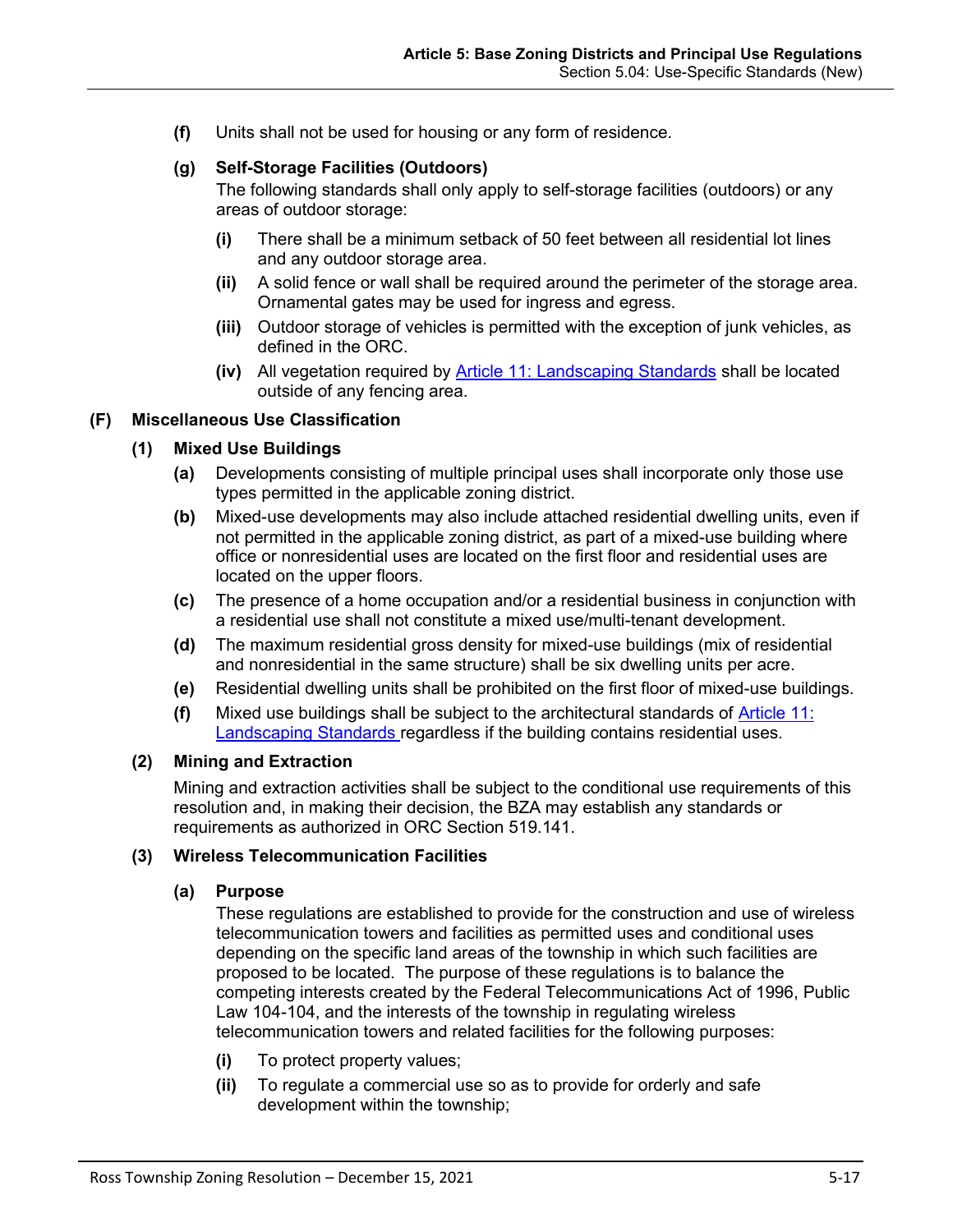- **(iii)** To provide for and protect the health, safety, morals and general welfare of the residents of the township;
- **(iv)** To protect residential properties, parks, open spaces and the non-intensive commercial zoning districts which are characteristic of the township from the adverse effects of towers and related facilities;
- **(v)** To promote co-location of wireless telecommunication facilities in order to decrease the number of towers in the township; and
- **(vi)** To maintain, where possible, the integrity of the existing regulations contained in the zoning resolution.

### **(b) Procedure**

Any applicant that plans to construct a wireless telecommunications facility in a residential zoning district shall provide written notice in accordance with ORC § 519.211(B).

### **(i) Trustee Action**

- **A.** If the Board of Trustees receives notice from a property owner under this section within the time specified or if a board member makes an objection to the proposed location of the telecommunications tower within 15 days after the date of mailing of the notice sent under this section, the Board of Trustees shall request that the Township Fiscal Officer send the person proposing to construct the tower written notice that the tower is subject to a conditional use review (See Section 3.06: Variance or Conditional Use.). The notice shall be sent no later than five days after the earlier of the date the Board of Trustees first receives such a notice from a property owner or the date upon which a Board of Trustees member makes an objection. Upon the date of mailing of the notice to the person, Sections [519.02](http://codes.ohio.gov/orc/519.02) to [519.25](http://codes.ohio.gov/orc/519.25) of the ORC shall apply to the tower.
- **B.** If the Board of Trustees receives no notice under this section within the time prescribed by that division or no Board of Trustees member has an objection as provided under this section within the time prescribed, the tower or facility shall be allowed as a permitted use.

# **(c) Conditional Use Review Requirements**

All wireless telecommunications towers and facilities that are subject to conditional use review shall submit the following items in addition to the submittal requirements for a conditional use:

- **(i)** The application shall include a detailed description of the wireless telecommunications tower or facility's capacity including the number and types of antenna that it can accommodate.
- <span id="page-17-0"></span>**(ii)** The applicant shall demonstrate that the telecommunications tower or facility must be located where it is proposed in order to service the applicant's service area, including an explanation of why a tower or facility and this proposed site is technically necessary.
- **(iii)** Where the wireless telecommunications facility is located on a property with another principal use, the applicant shall present documentation that the owner of the property has granted an easement or entered into a lease for the proposed facility and that the vehicular access is provided to the facility.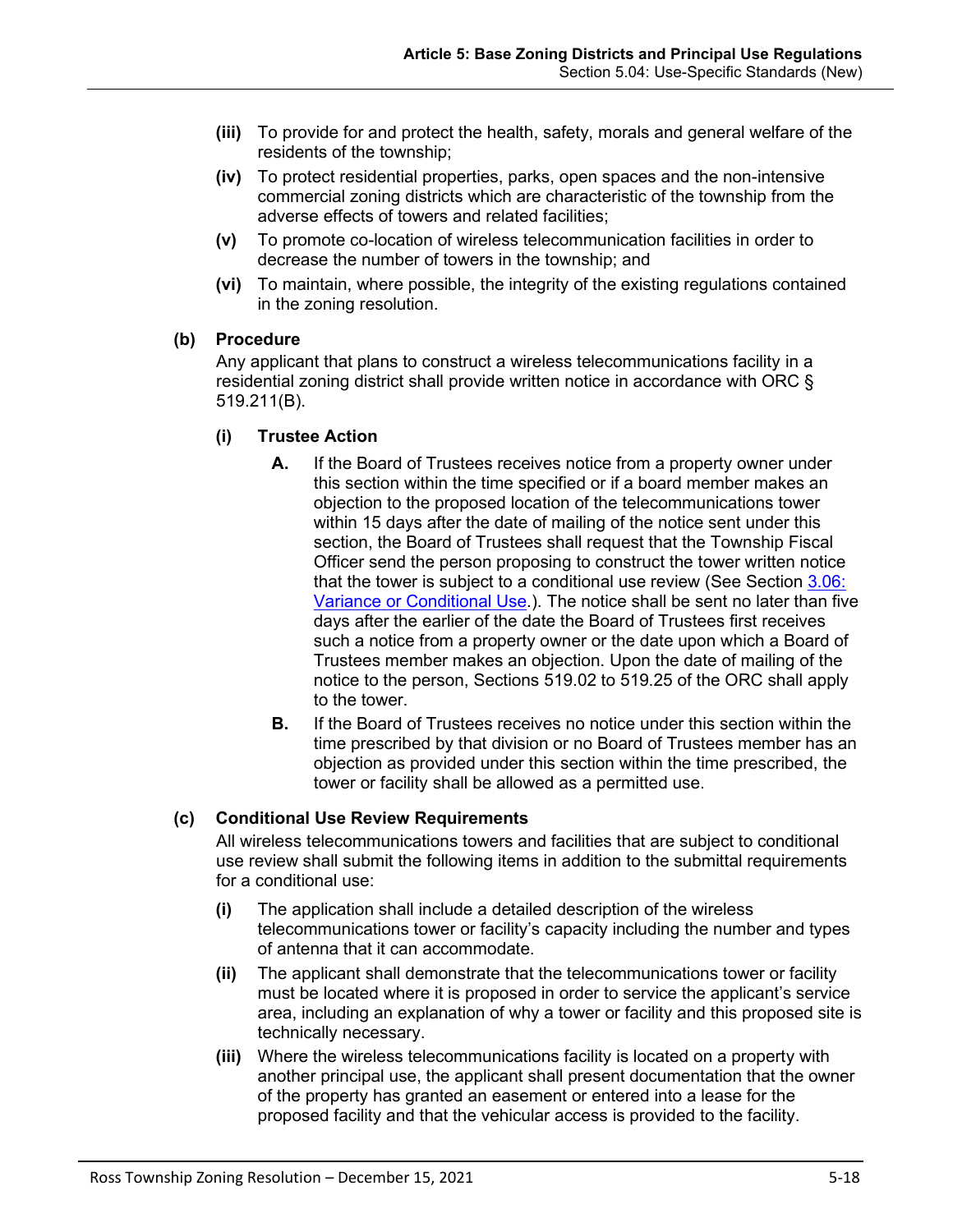- **(iv)** Documentation shall be provided that certifies the wireless telecommunication facility complies with all current Federal Communications Commission (FCC) regulations for non-ionizing electromagnetic radiation (NIER);
- **(v)** The applicant shall post a performance bond in the amount set by the Board of Trustees for the purpose of insuring that an abandoned, obsolete or destroyed wireless telecommunication facility shall be removed in compliance with Section  $5.04(F)(3)(e)$ . Any successor-in-interest or assignee of the applicant shall be required to additionally execute such bond.

### <span id="page-18-0"></span>**(d) Development Standards**

Any wireless telecommunication tower or facility subject to conditional use review shall be located in the township only in compliance with the following regulations and upon issuance of a zoning certificate from the Zoning Inspector

- **(i)** In order for the BZA to consider the location of a wireless telecommunication tower and facility as a conditional use in a residential district, the applicant shall document that:
	- **A.** There is no technically suitable space for the applicant's antenna(s) and related facilities in nonresidential zoning district where wireless telecommunication facilities are permitted; or
	- **B.** If an area in a nonresidential zoning district is technically suitable, the applicant shall provide evidence of written contact showing that it has requested all property owners with technically suitable locations to permit it to locate a tower facility in all technically suitable area(s) under reasonable terms and that each request was rejected; or
	- **C.** If another tower, building or structure in the township, in an area technically suitable for the facility, the applicant shall provide evidence of written contact showing that it has requested to co-locate on the existing tower(s), building(s) or structure(s) and that each co-location request was rejected by the owner of the tower, building or structure.
- **(ii)** As part of a conditional use approval, the applicant shall submit evidence that a technically suitable location is not available in any area set forth in Section  $5.04(F)(3)(d)(i)$  and shall list the locations of every tower, building or structure and all of the areas set forth in Section  $5.04(F)(3)(c)(ii)$  that could support the proposed antenna(s) so as to allow it to serve its intended function, and the reasons why such towers, buildings, structures or areas have been determined not to be technically suitable, or not available as set forth in  $5.04(F)(3)(d)(i)$ .
- **(iii)** As part of a conditional use approval, the owner/operator of the telecommunications tower shall agree to allow co-location until said tower has reached full antenna capacity, but in no event shall the owner/operator agree to allow fewer than two antenna platforms for additional providers unrelated to the owner/operator. The opportunity to co-locate on the tower shall also be made available to the township and/or county safety forces upon request, provided that such use will not interfere with the owner/operator's use or that of any other provider unrelated to the owner/operator. Agreement to this provision shall be included in the applicant's lease with the landowner, if different from the owner/operator of the tower. Written documentation shall be presented to the Zoning Inspector evidencing that the owner of the property on which the tower is to be located has agreed to the terms of this subsection as well as all other applicable requirements, regulations and standards set forth in this section.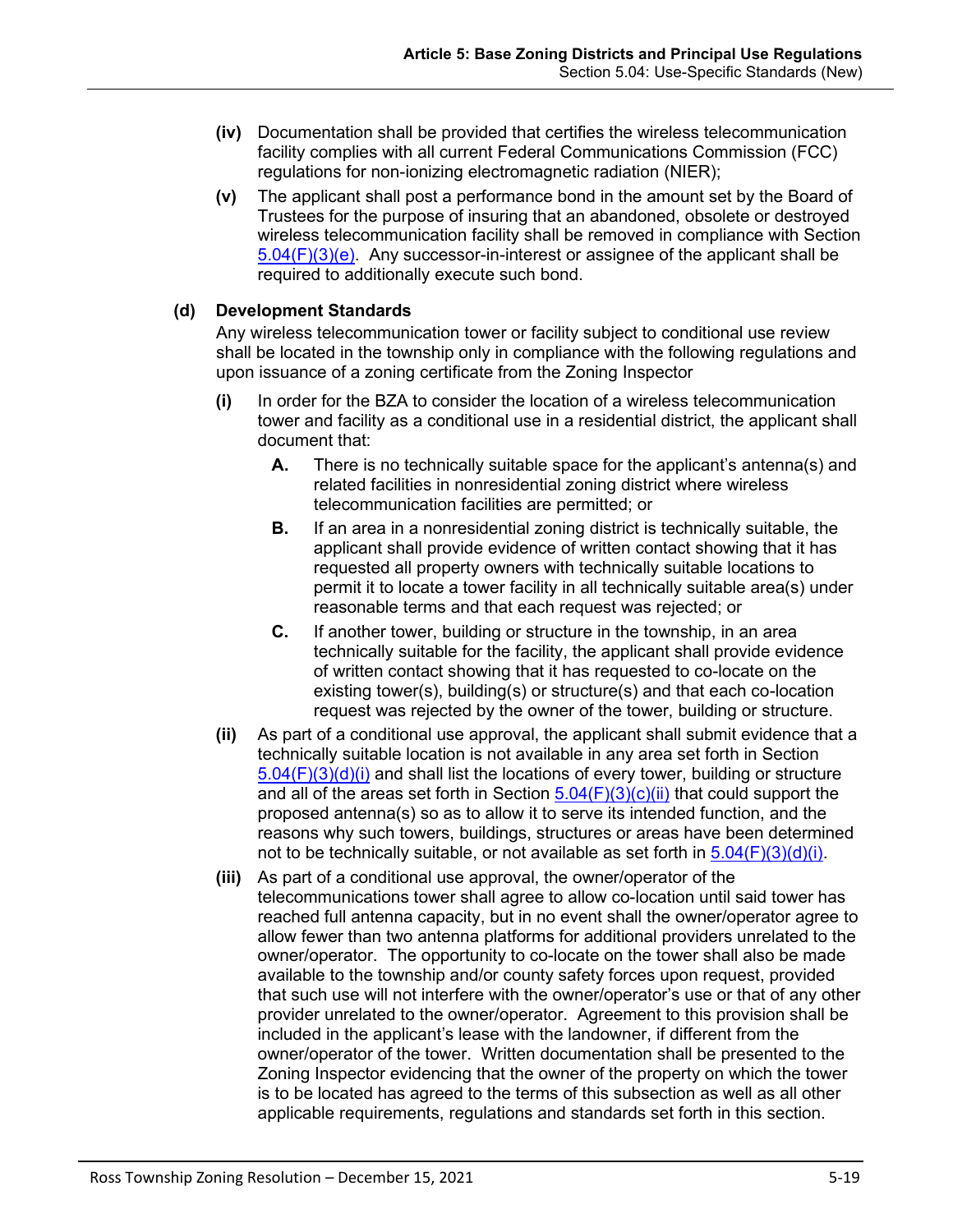- **(iv)** Towers shall be located, to the extent possible, to minimize any adverse impacts on residential property.
- **(v)** The minimum setback of the tower from all property lines shall comply with the following:
	- **A.** A distance equal to the height of the tower plus 50 feet; or
	- **B.** When it is demonstrated, because of its design and construction, that in case of collapse, adjacent property will not be affected, the minimum setback shall be 40 feet from any property line abutting a nonresidential lot or 100 feet from any property line abutting a residential lot, provided that the base of the tower and required enclosure shall comply with the front yard setbacks for the district in which it is located.
- **(vi)** All towers shall be of a monopole design. Lattice-type towers shall be prohibited.
- **(vii)** All towers shall be the minimum height necessary for adequate transmission and reception of telecommunication signals and to accommodate the antennae, and shall be no taller than existing towers housing similar antennae. In addition, towers shall comply with the following maximum height requirements, as measured from the neutral grade at the base of the tower:
- **(viii)** The maximum height of any tower shall be 150 feet.
- **(ix)** All poles having a height greater than 95 feet shall be designed to accommodate at least three antennae.
- **(x)** Any accessory structure related to the wireless telecommunication facility shall not exceed a height of 10 feet.
- **(xi)** The base of the tower and all related facilities shall be completely enclosed with a secure, non-electrified, chain linked fence with barbed wire at the top, having a minimum height of eight feet. Such fence shall be completely screened from view by a landscape buffer area of not less than 15 feet in depth, consisting of hardy evergreen shrubbery and other appropriate landscaping that achieves the screening objective. The initial plantings shall be no less than six feet tall and shall be maintained and restored, if necessary.
- **(xii)** Existing mature tree growth and natural landforms on the site shall be preserved to the maximum extent feasible.
- **(xiii)** The antennae and support structures shall be camouflaged or disguised in order to minimize visibility of the structure and blend, to the maximum extent feasible, with the existing surroundings. At a minimum, towers shall be painted a non-contrasting gray or similar color, unless otherwise required by the Federal Communications Commission (FCC) or Federal Aviation Administration (FAA).
- **(xiv)** Wireless telecommunications towers shall be artificially lighted only when the height of the tower is equal to or greater than 100 feet or when required by the Federal Aviation Administration (FAA). Any lighting so required shall be installed to minimize the impact on adjoining properties.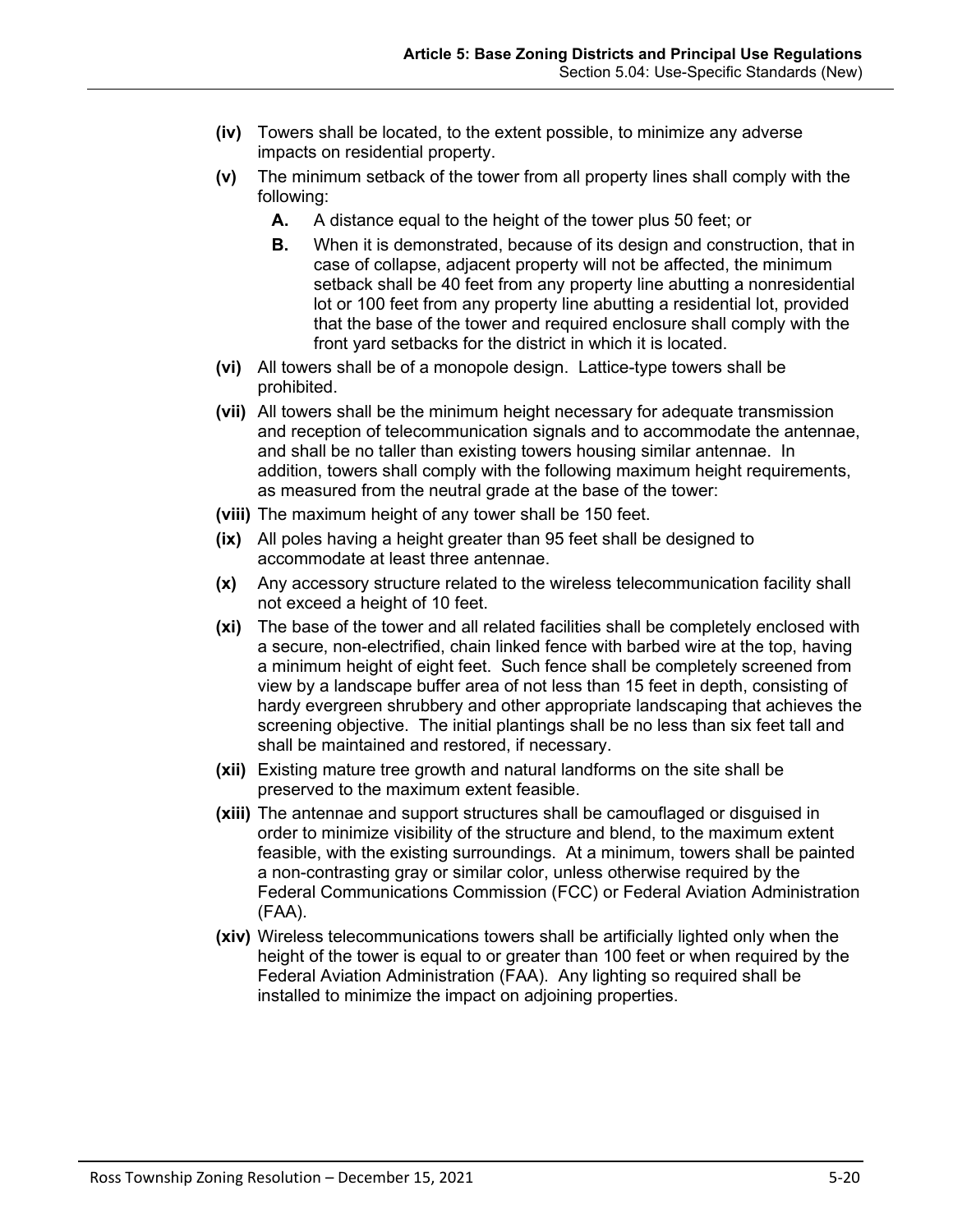**(xv)** All buildings and shelters accessory to the wireless telecommunications facility shall comply with the setback regulations set forth in the applicable zoning district. The maximum size of such accessory building or shelter shall be 300 square feet for a single shelter, and a combined total of 750 square feet when more than one wireless telecommunication facilities is located on the site. The outside storage of equipment related to a telecommunications facility shall be prohibited.

### <span id="page-20-0"></span>**(e) Abandoned Telecommunication Facilities**

- **(i)** The owner or operator of a wireless telecommunication facility shall notify the township within 30 days of a wireless telecommunication facility's permanent abandonment. Such facility shall be removed by the applicant and the site restored to its original state within 120 days from the date of notification to the township.
- **(ii)** Any tower that has had no antenna mounted upon it for a period of six months, or if the antenna mounted thereon are not operated for a period of three months, shall be considered abandoned, and the owner thereof shall remove the tower within and restore the site to its original state within 120 days after receipt of a notice from the Zoning Inspector to do so.
- **(iii)** In the event that more than one wireless communication service provider is using the antenna support structure, the antenna support structure shall not be considered abandoned until all such users cease using the structure as provided in this section.

# 5.05 AREA, SETBACK, AND OTHER SITE DEVELOPMENT STANDARDS

#### **(A) Measurements, Computations, and Exceptions**

- **(1) Lot Area Measurements** 
	- **(a)** The area of a lot includes the total horizontal surface area within the lot's boundaries.
	- **(b)** For nonconforming lots, see Section 14.07: Nonconforming Lots of Record.
	- **(c)** With the exception of approval of a smaller lot as part of a planned unit development district or governmental acquisition of land as provided for in Article 14: Nonconformities, no lot shall be reduced in area so that the lot area per dwelling unit, lot width, yards, building area, or other requirements of this resolution are not met.

#### **(2) Lot Width Measurements**

- **(a)** The lot width shall be measured as the distance between the side lot lines, as measured along a straight line at the minimum front yard setback line.
- **(b)** For corner lots, the lot width shall be measured as the distance between the side lot line and the front lot line directly opposite, as measured along a straight line at the minimum front yard setback line. See [Figure 5.05-A.](#page-21-0)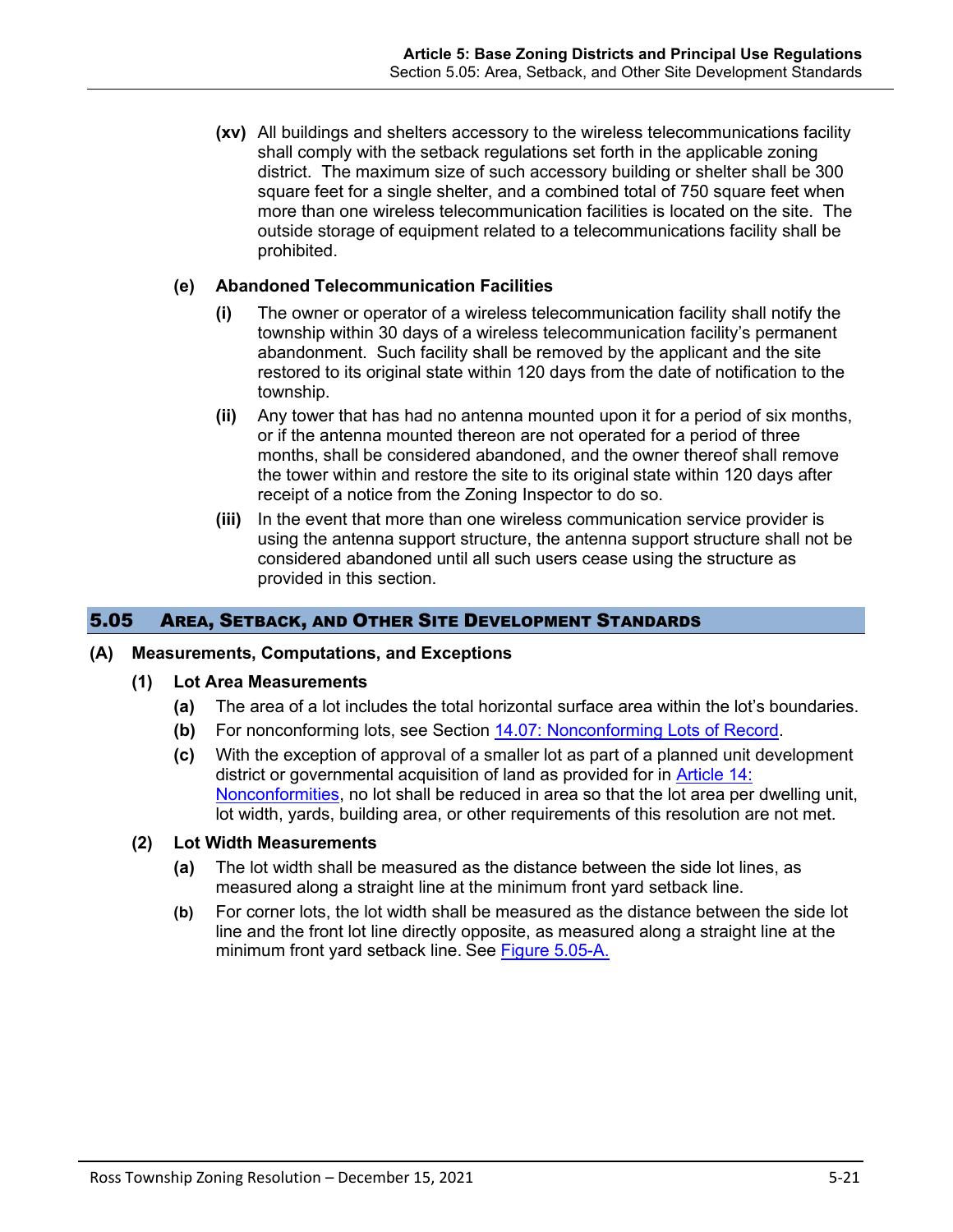

<span id="page-21-0"></span>*Figure 5.05-A: Illustration of the location for measuring the lot width on a typical interior lot (left) and on a corner lot (right).* 

# **(3) Setbacks, Yards, and Lot Type Requirements**

### **(a) Yards Required for Buildings**

A yard or other open space required for any structure shall be located on the same lot as the structure and shall not include any yard or open space areas from an adjacent lot.

### **(b) Measurements**

Setbacks refer to the unobstructed, unoccupied open area between the furthermost projection of a structure and the property line of the lot on which the structure is located. Setbacks shall not contain any structure except when in conformance with this resolution.

# **(c) Yards and Obstructions**

- **(i)** Every part of a required yard shall be open to the sky and unobstructed except:
	- **A.** As otherwise provided in this section;
	- **B.** For accessory buildings as allowed in Section 8.01: Accessory Use Regulations;
	- **C.** For the ordinary projections of skylights, sills, belt courses, cornices and ornamental features projecting into the yard a distance not to exceed 12 inches;
	- **D.** Open or lattice-enclosed fire escapes, fireproof outside stairways, and balconies opening upon fire towers projecting into a yard not more than five feet; and
	- **E.** The ordinary projections of chimneys and flues may be permitted by the Butler County Building Department when placed so as not to obstruct light and ventilation but not closer than two feet to any lot line.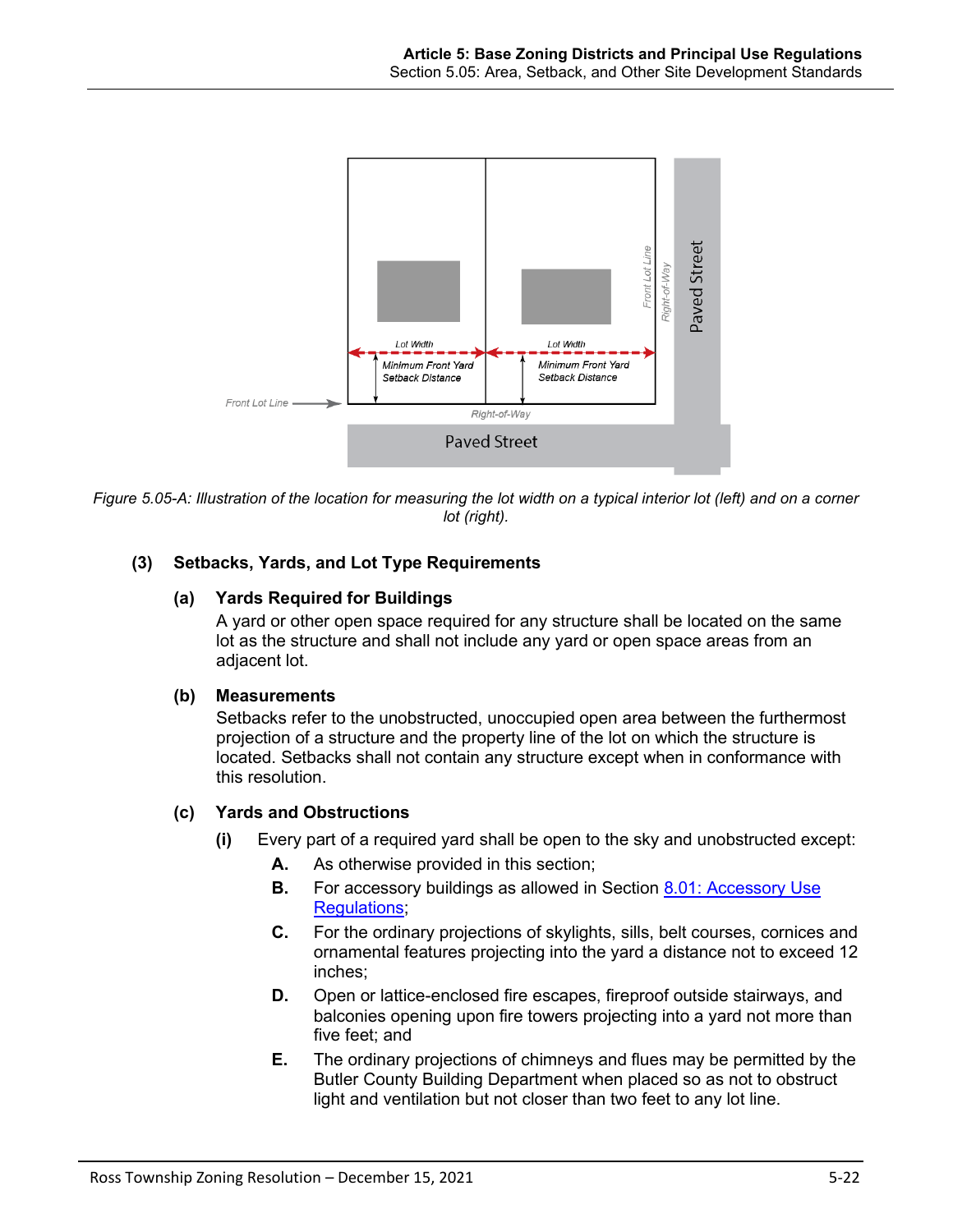- **(ii)** Terraces, uncovered porches, platforms and ornamental features which do not extend more than three feet above the floor level of the ground (first) story may project into a required front or rear yard, but shall maintain a minimum of seven feet in setback from the front lot line and three feet from all other lot lines.
- **(iii)** Awnings and canopies may extend into any required setback but shall maintain a minimum setback of one foot from all lot lines.

### <span id="page-22-1"></span>**(d) Front Yard Exception**

In any residential zoning district, a minimum front yard setback shall not be required to exceed the average front yard setbacks of lots with similar uses and sharing the same block face, within 150 feet of the applicable lot. Modification of the front yard in accordance with this section will not create a nonconforming lot unless the lot or structure does not meet other applicable provisions of this resolution. See Figure [5.05-B.](#page-22-0)



<span id="page-22-0"></span>*Figure 5.05-B: Illustrative example of the provision for a front yard exception where structures on nearby lots do not meet the minimum front yard setback.* 

- **(e) Interior Lots** 
	- **(i)** The required minimum front yard setback shall be measured from the front lot line. See [Figure 5.05-C.](#page-23-0)
	- **(ii)** The lot line located directly behind the rear of the structure, as determined by the Zoning Inspector, shall be the rear lot line and the rear yard setback shall be applied. See [Figure 5.05-C.](#page-23-0)
	- **(iii)** All other lot lines shall be considered the side lot line and the side yard setback shall be applied. See [Figure 5.05-C.](#page-23-0)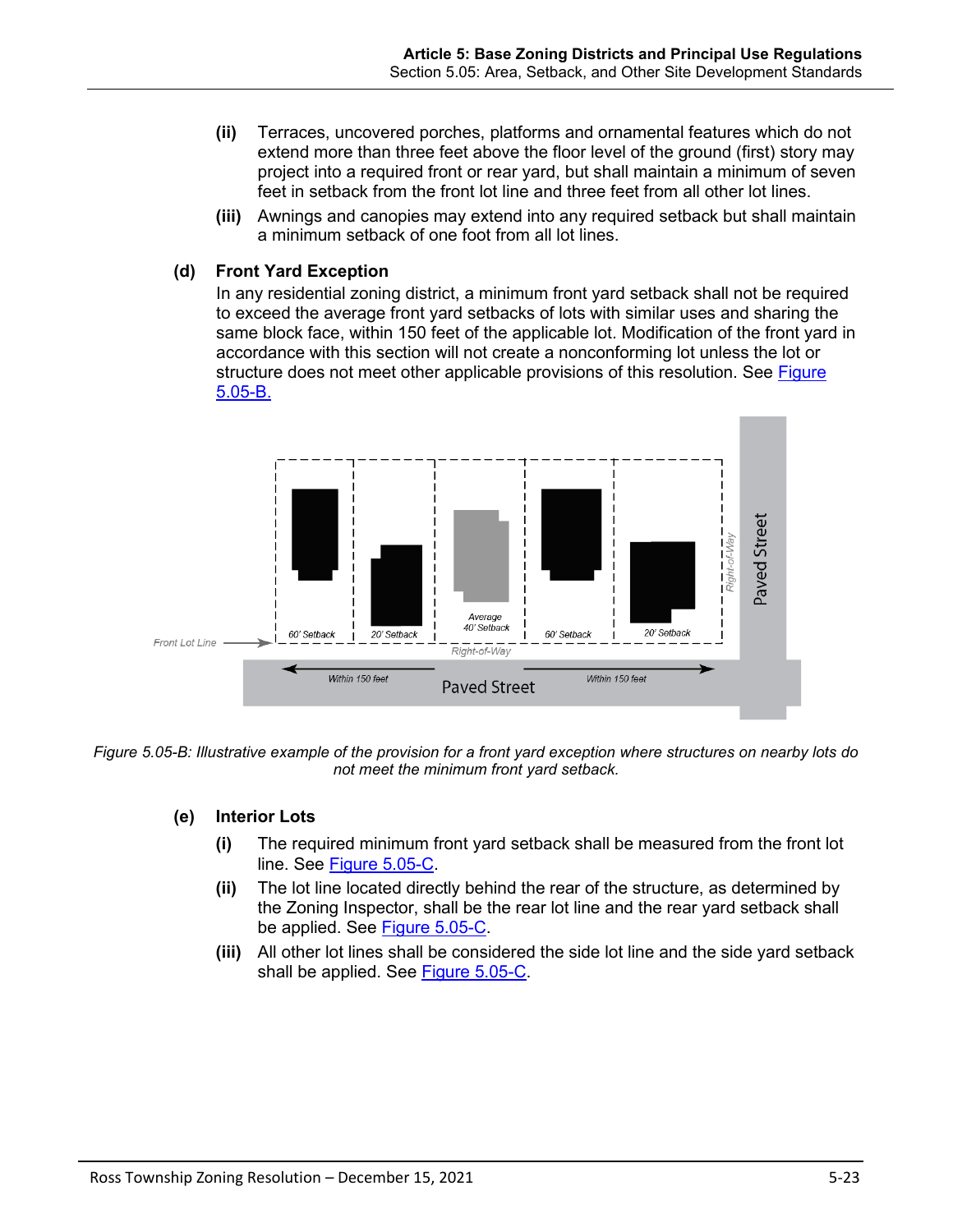

<span id="page-23-0"></span>*Figure 5.05-C: Typical lot lines and setback locations for an interior lot (left image) and typical yard locations (right image).*

# **(f) Corner Lots**

Lots that have street frontage on two intersecting streets shall be considered a corner lot, subject to the following:

- **(i)** The required minimum front yard setback shall be provided from each of the lot lines adjacent to the street. See [Figure 5.05-E.](#page-24-0) The front yard setback requirement for the application district may be reduced using the front yard exception in Section  $5.05(A)(3)(d)$ . If an existing building is demolished, any new building may be constructed utilizing the front yard setbacks that were established for the demolished building.
- **(ii)** An alley shall not be considered a street for the purposes of determining a corner lot.
- **(iii)** The lot line that runs parallel with the lot line along the narrowest street frontage shall be the rear lot line and the minimum rear yard setback shall be applied from such lot line. See [Figure 5.05-E.](#page-24-0)
- **(iv)** The principal building is encouraged to be oriented toward the front lot line with the narrowest street frontage, in which case, all other lot lines that are not the rear and front lot lines shall be a side lot line and the minimum side yard setback shall be applied from such lot lines. See [Figure 5.05-E.](#page-24-0)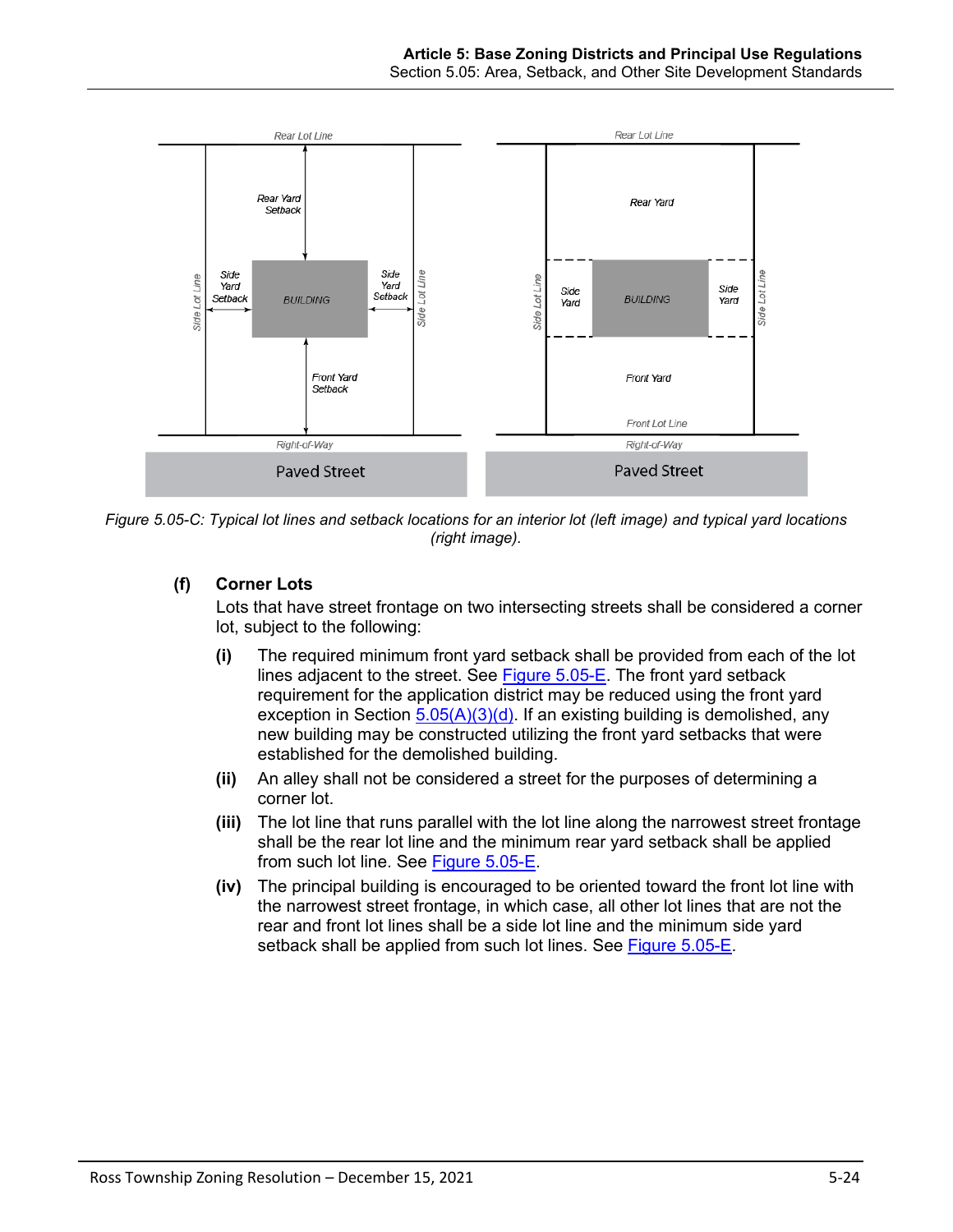

*Figure 5.05-D: Typical lot lines and setback locations for a corner lot with the building oriented toward the narrow street frontage (left image) and typical yard locations (right image).*

**(v)** If the principal building is situated so the main entrance and/or primary façade is oriented toward the lot line along the widest street frontage, then the principal structure shall be set back a minimum distance equal to the rear yard setback for the applicable district from all lot lines that are not the front lot lines. See [Figure 5.05-E.](#page-24-0)



<span id="page-24-0"></span>*Figure 5.05-E: Typical lot lines and setback locations for a corner lot with the building oriented toward the wider street frontage (left image) and typical yard locations (right image).*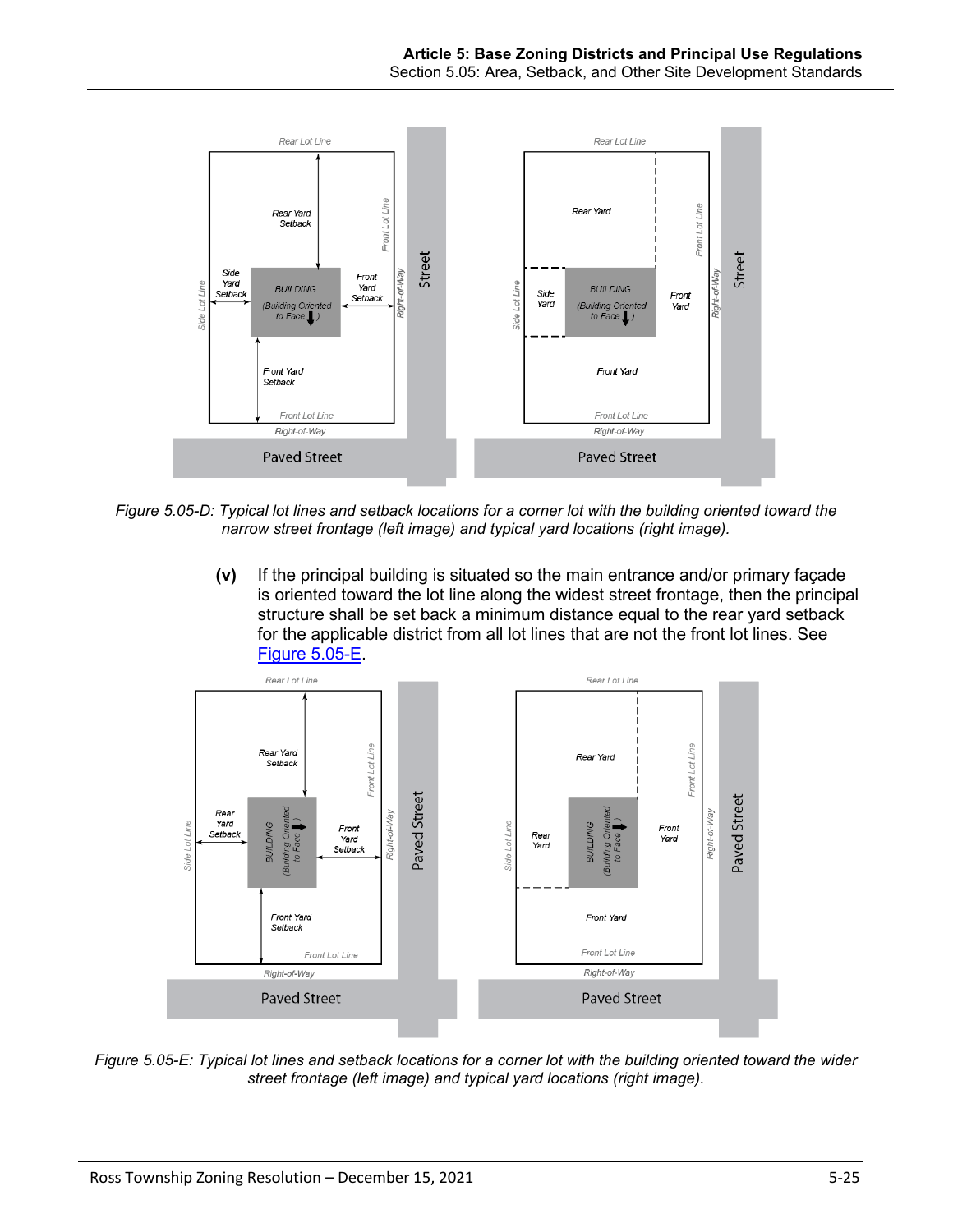# **(g) Double Frontage (Through) Lots**

Double frontage lots shall be discouraged and shall only be approved if necessitated by unique topographic features or other special physical conditions as deemed necessary by the Zoning Inspector. Double frontage lots shall be subject to the following regulations:

- **(i)** Where a lot is considered a double frontage (through lot) lot, the required minimum front yard setback shall be provided on all lot lines that abut a street. See [Figure 5.05-F.](#page-25-0)
- **(ii)** The remaining lot lines not abutting a public road right-of-way shall be considered as side yards and shall have the required minimum side yard setback provided for each side lot line. See [Figure 5.05-F.](#page-25-0)



<span id="page-25-0"></span>*Figure 5.05-F: Typical lot lines and setback locations for a double frontage (through) lot (left image) and typical yard locations (right image). Please note the location of the rear yard for the purpose of accessory use location.*

- **(iii)** For the purposes of allowing accessory uses, the yard that is located to the rear of the principal building shall be considered the rear yard but any accessory building or structures shall be required to be set back from the street a minimum distance equal to the minimum front yard setback for principal uses in the applicable district.
- **(iv)** Where alleys exist in the township, any lots that have frontage along the alley shall be not be considered a double frontage (through) lot and shall either be regulated as an interior lot or corner lot depending on the location of the subject lot within the block.

# **(h) Flag (Panhandle) Lots**

Panhandle lots (flag) lots shall be discouraged and shall only be approved if necessitated by unique topographic features or other special physical conditions as deemed necessary by the Zoning Inspector. Panhandle (flag) lots shall be subject to the following regulations: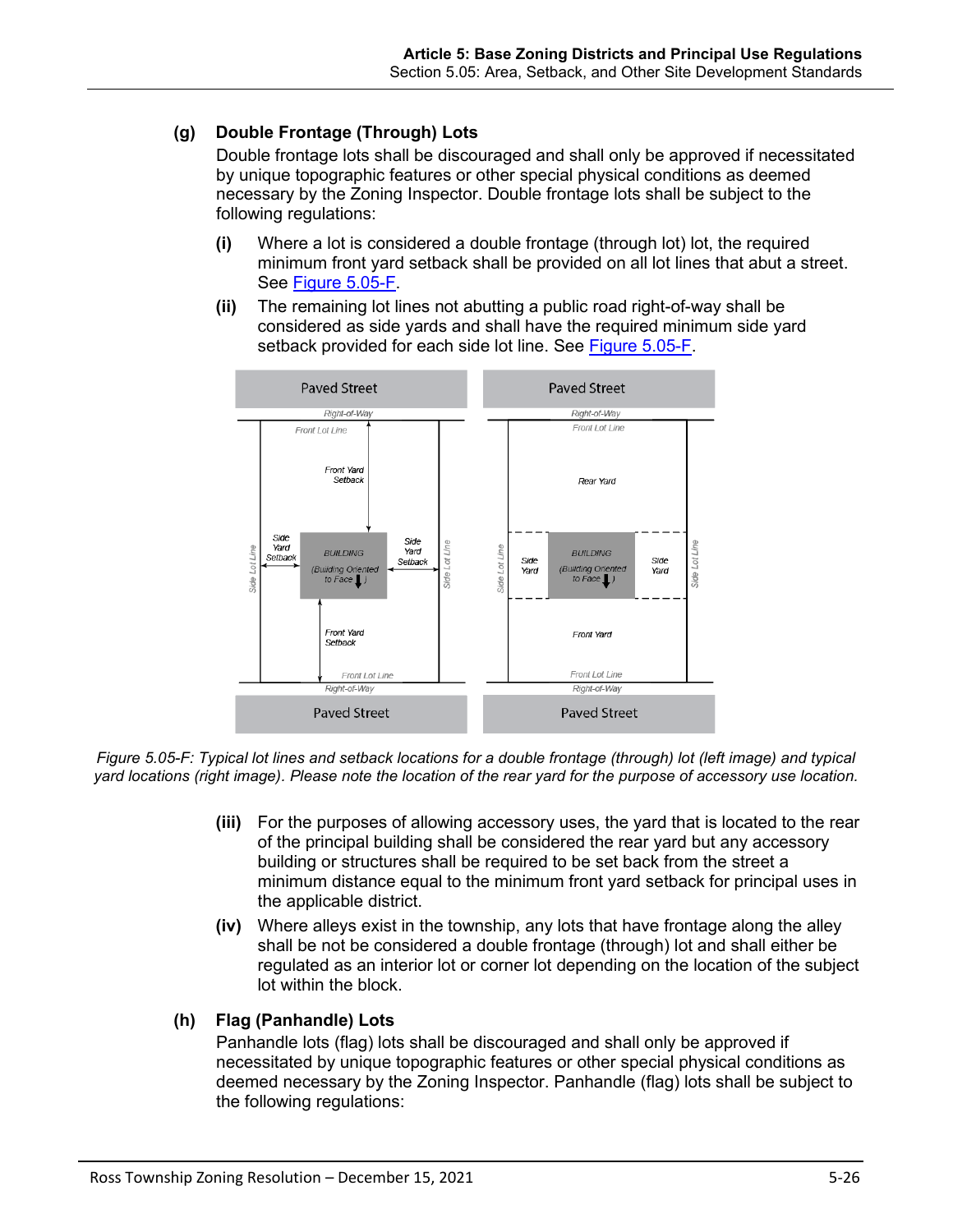- **(i)** Panhandle (flag) lots shall not be used to avoid the construction of a street.
- **(ii)** The area of the "panhandle" portion of the lot connecting the lot to the public street shall not be included in the area of the lot for the purposes of determining compliance with the required minimum lot area for the district in which the lot is located.
- **(iii)** The stacking of panhandle (flag) lots shall be prohibited. See [Figure 5.05-G.](#page-26-0)



<span id="page-26-0"></span>*Figure 5.05-G: The above illustration shows the stacking of flag (panhandle) lots, which is prohibited.*

- **A.** The panhandle shall have a minimum width of 20 feet along the entire width of the panhandle. The maximum width shall be 40 feet and anything with a width of 40 feet or greater shall be considered an interior, corner, or double frontage lot as may be applicable.
- **B.** No structures, except for fences and walls allowed by this resolution, shall be permitted in the panhandle portion of the lot.
- **C.** The minimum front yard setback requirement shall be measured from the lot line that creates the rear lot line of the adjacent lot as illustrated in [Figure 5.05-H.](#page-27-0)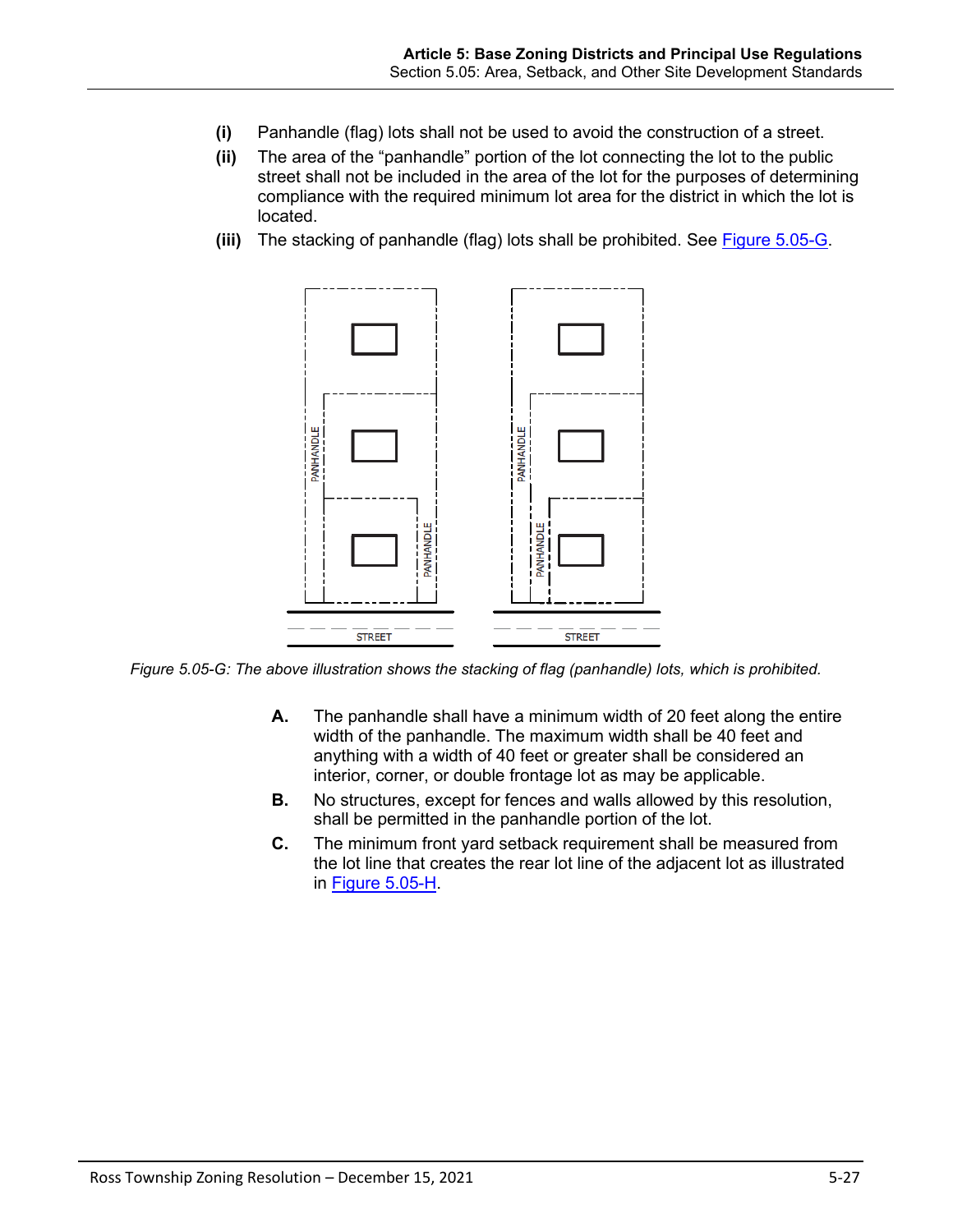

<span id="page-27-0"></span>*Figure 5.05-H: Typical lot lines and setback locations for a flag (panhandle) lot (left image) and typical yard locations (right image).* 

# **(i) Cul-de-Sac or Curved-Street Lot**

- **(i)** For a cul-de-sac lot or a lot abutting a curved street, the front-yard setback shall follow the curve of the front property line (lot line). See [Figure 5.05-I.](#page-27-1)
- **(ii)** On a cul-de-sac roadway, knuckle, or eyebrow, the required street frontage shall be required and measured at the street right-of-way on the curve of the cul-de-sac, knuckle, or eyebrow.



<span id="page-27-1"></span>*Figure 5.05-I: Typical lot lines and setback locations for a lot with a curved frontage (left image) and typical yard locations (right image).*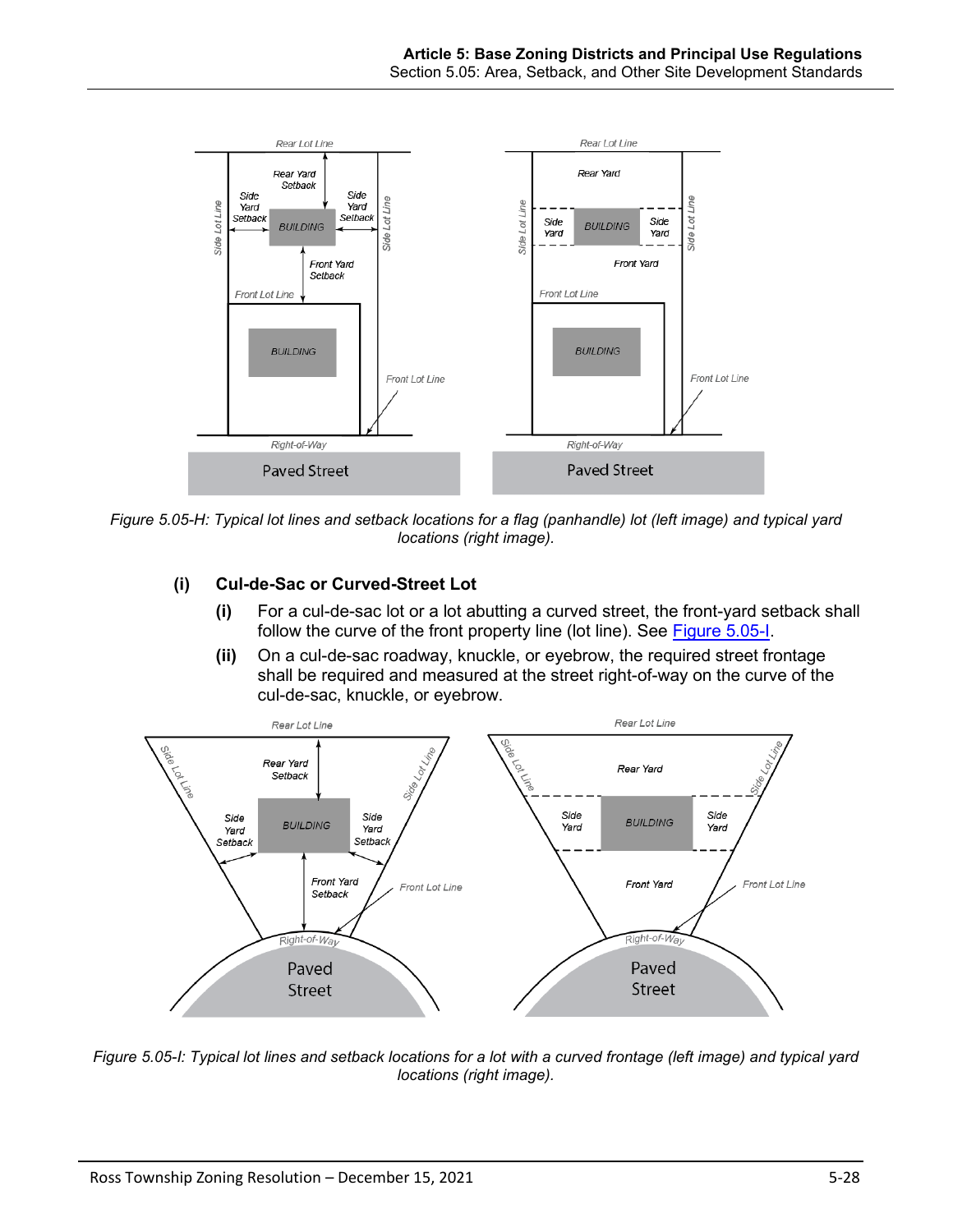# **(j) Other Lot Configuration**

For any type of irregular lot not addressed in this section, the Zoning Inspector shall determine the location of the front, side, and rear yard taking into consideration the effect on adjoining properties.

# **(4) Height Measurement and Exceptions**

# **(a) Height Measurement**

- **(i)** Where specified in stories, building height shall be measured in number of stories above the finished grade for any elevation fronting on a public street including attics, half-stories, mezzanines, and at-grade structured parking. This excludes features that are less than one-half story or completely below grade, such as basements, cellars, crawl spaces, sub-basements, and underground parking structures.
- **(ii)** Where specified in feet, the building height shall be measured from the average grade at the corners of the structure to the highest point on the roof, regardless of roof type. See [Figure 5.05-J.](#page-28-0)



*Figure 5.05-J: Measurement of building or structure height*

- <span id="page-28-0"></span>**(b)** Where specified, fencing and wall height shall be measured in accordance with Section 9.04: Fencing, Walls, Hedges, and Similar Structures.
- **(c)** The height of all other structures shall be measured from the lowest grade adjacent to the structure to the highest point of the structure.

# <span id="page-28-1"></span>**(d) Exceptions to Height Limits**

Height limitations stipulated in this resolution shall not apply:

- **(i)** To barns, silos or other agricultural buildings or structures on farms (not located in an improved platted subdivision); to church spires, belfries, cupolas and domes, monuments, chimneys, smokestacks, flag poles; to parapet walls extending not more than four feet above the limiting height of the building.
- **(ii)** To bulkheads, elevator penthouses, water tanks, monitor and lookout towers, provided:
	- **A.** The height of any such structure shall not be greater than the number equal to the height of the first story of the principal structure; and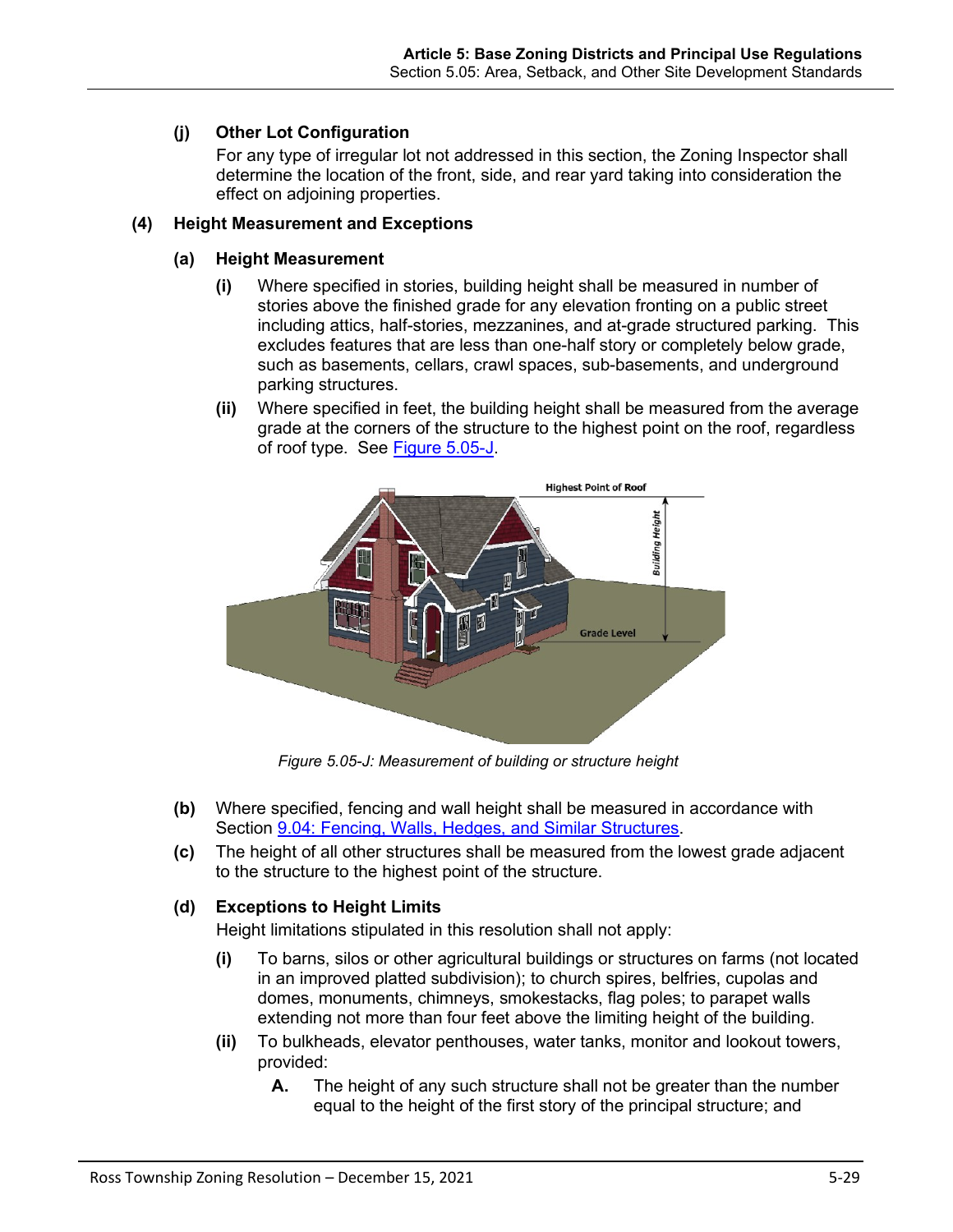**B.** The total footprint of the structure shall not exceed 60% of the footprint of the principal structure and shall have the same materials as the principal structure unless an alternative material is approved by the Zoning Inspector.

### <span id="page-29-0"></span>**(B) Site Development Standards for the Agricultural and Residential Zoning Districts**

- **(1)** [Table 5-2](#page-29-1) establishes the minimum site development standards for the agricultural and residential zoning districts.
- **(2)** All dwellings shall have at least one story above ground level.

<span id="page-29-1"></span>

| TABLE 5-2: SITE DEVELOPMENT STANDARDS FOR AGRICULTURAL AND RESIDENTIAL ZONING DISTRICTS |                                                 |                                                 |                                |                                   |                        |                                         |  |  |  |  |  |
|-----------------------------------------------------------------------------------------|-------------------------------------------------|-------------------------------------------------|--------------------------------|-----------------------------------|------------------------|-----------------------------------------|--|--|--|--|--|
|                                                                                         |                                                 |                                                 | <b>Minimum Setbacks</b>        | Max.                              |                        |                                         |  |  |  |  |  |
|                                                                                         | <b>Minimum Lot</b><br>Area<br>(Square Feet) [1] | <b>Minimum Lot</b><br><b>Frontage</b><br>(feet) | <b>Front</b><br>Yard<br>(feet) | <b>Side</b><br>Yard [2]<br>(feet) | Rear<br>Yard<br>(feet) | <b>Building</b><br>Height<br>(feet) [3] |  |  |  |  |  |
| <b>Agricultural District (A-1)</b>                                                      |                                                 |                                                 |                                |                                   |                        |                                         |  |  |  |  |  |
| <b>All Principal Uses</b>                                                               | 43,560                                          | 200                                             | 40                             | 25(50)                            | 50                     | 35                                      |  |  |  |  |  |
| <b>Suburban Residential District (R-1)</b>                                              |                                                 |                                                 |                                |                                   |                        |                                         |  |  |  |  |  |
| Single-Family Dwellings                                                                 | 20,000                                          | 100                                             | 35                             | 15(30)                            | 45                     | 35                                      |  |  |  |  |  |
| All Other Principal Uses                                                                | 43,560                                          | 200                                             | 35                             | 20(40)                            | 45                     | 35                                      |  |  |  |  |  |
| <b>Suburban Residential District (R-1A)</b>                                             |                                                 |                                                 |                                |                                   |                        |                                         |  |  |  |  |  |
| Single-Family Dwellings                                                                 | 15,000                                          | 90                                              | 30                             | 10(25)                            | 40                     | 35                                      |  |  |  |  |  |
| All Other Principal Uses                                                                | 43,560                                          | 200                                             | 35                             | 20(40)                            | 40                     | 35                                      |  |  |  |  |  |
| <b>Single-Family Residential District (R-2)</b>                                         |                                                 |                                                 |                                |                                   |                        |                                         |  |  |  |  |  |
| <b>Single-Family Dwellings</b>                                                          | 9,000                                           | 75                                              | 30                             | 8(20)                             | 40                     | 35                                      |  |  |  |  |  |
| All Other Principal Uses                                                                | 43.560                                          | 100                                             | 30                             | 15 (30)                           | 45                     | 35                                      |  |  |  |  |  |
| One- and Two-Family Residential District (R-3)                                          |                                                 |                                                 |                                |                                   |                        |                                         |  |  |  |  |  |
| <b>Single-Family Dwellings</b>                                                          | 7,500                                           | 60                                              | 25                             | 8(20)                             | 30                     | 35                                      |  |  |  |  |  |
| <b>Two-Family Dwellings</b>                                                             | 10,000                                          | 80                                              | 25                             | 8(20)                             | 40                     | 35                                      |  |  |  |  |  |
| All Other Principal Uses                                                                | 20,000                                          | 100                                             | 30                             | 15(30)                            | 40                     | 35                                      |  |  |  |  |  |
| <b>Multi-Family Residential (R-4)</b>                                                   |                                                 |                                                 |                                |                                   |                        |                                         |  |  |  |  |  |
| <b>Single-Family Dwellings</b>                                                          | 6,500                                           | 55                                              | 25                             | 8(18)                             | 40                     | 40                                      |  |  |  |  |  |
| <b>Two-Family Dwellings</b>                                                             | 7,500                                           | 60                                              | 25                             | 10(20)                            | 40                     | 40                                      |  |  |  |  |  |
| <b>Three-Family Dwellings</b>                                                           | 9.000                                           | 70                                              | 25                             | 10(22)                            | 40                     | 40                                      |  |  |  |  |  |
| <b>Four-Family Dwellings</b>                                                            | 10,000                                          | 75                                              | 25                             | 12(26)                            | 40                     | 40                                      |  |  |  |  |  |
| <b>Multi-Family Dwellings</b><br>(Over 4 Dwelling Units)                                | 2,500 19                                        | 25                                              | 14                             | 14(28)                            | 50                     | 40                                      |  |  |  |  |  |
| All Other Principal Uses                                                                | 20,000                                          | 100                                             | 30                             | 30(40)                            | 50                     | 40                                      |  |  |  |  |  |

NOTES:

**[1]** Butler County Public Health may require a larger lot area than established for the applicable zoning district if an on-site wastewater system (e.g., septic system) is required.

**[2]** The smaller number is the minimum side yard setback required for each side yard. The number in the parenthesis is the total width of both side yards combined. For corner lots, where there is only one side yard, the aggregated width (parenthesis) is not required.

**[2]** Building heights are the maximum heights except as provided in Section [5.05\(A\)\(4\)\(d\): Exceptions to Height Limits.](#page-28-1)

 $19$  We will need to confirm that this is meant to be per unit, however, the current language does not clarify.